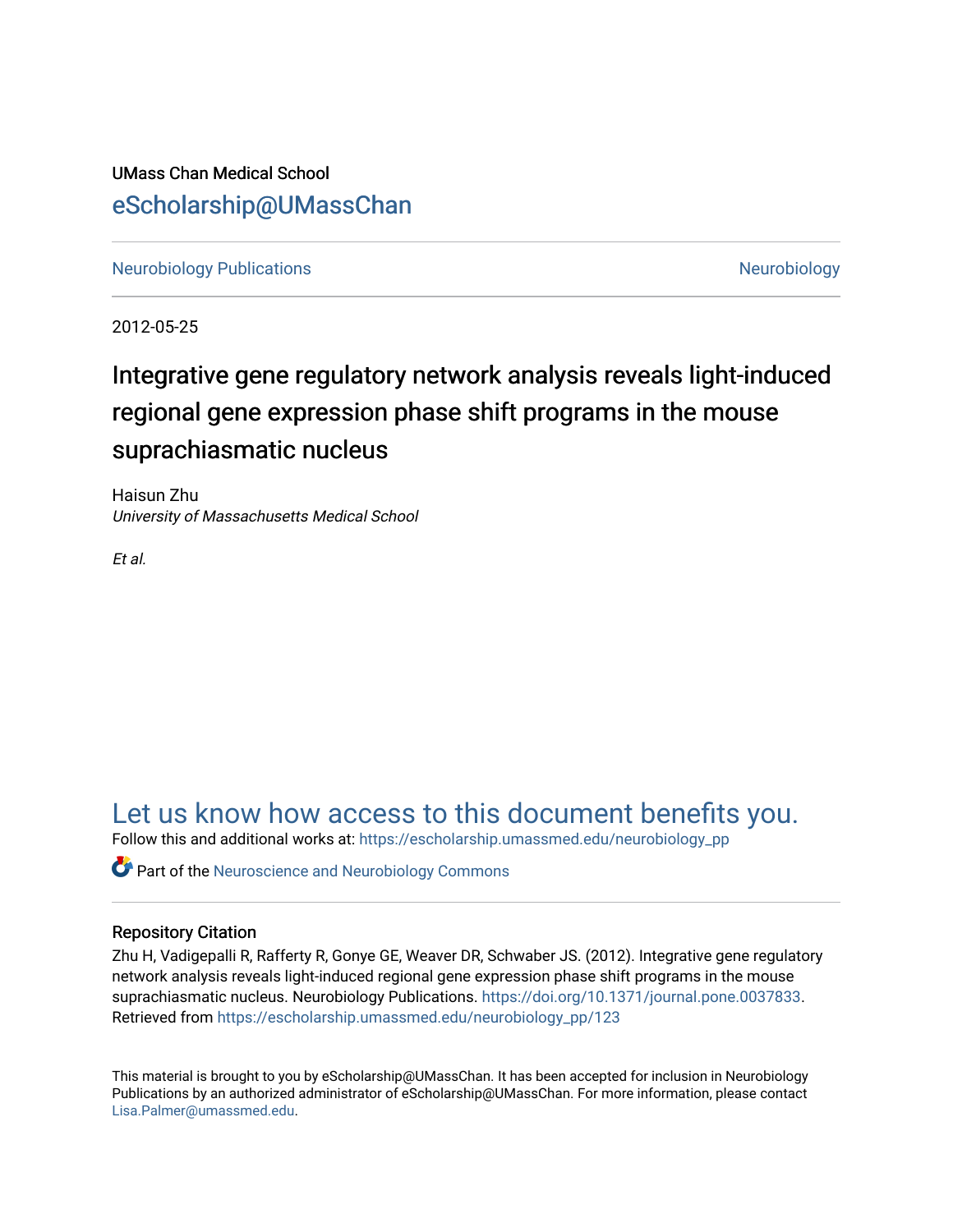# Integrative Gene Regulatory Network Analysis Reveals Light-Induced Regional Gene Expression Phase Shift Programs in the Mouse Suprachiasmatic Nucleus

Haisun Zhu<sup>1</sup>, Rajanikanth Vadigepalli<sup>1</sup>, Rachel Rafferty<sup>1</sup>, Gregory E. Gonye<sup>1</sup>, David R. Weaver<sup>2</sup>, James S. Schwaber<sup>1</sup>\*

1 Daniel Baugh Institute, Thomas Jefferson University, Philadelphia, Pennsylvania, United States of America, 2 Department of Neurobiology, University of Massachusetts Medical School, Worcester, Massachusetts, United States of America

## Abstract

We use the multigenic pattern of gene expression across suprachiasmatic nuclei (SCN) regions and time to understand the dynamics within the SCN in response to a circadian phase-resetting light pulse. Global gene expression studies of the SCN indicate that circadian functions like phase resetting are complex multigenic processes. While the molecular dynamics of phase resetting are not well understood, it is clear they involve a ''functional gene expression program'', e.g., the coordinated behavior of functionally related genes in space and time. In the present study we selected a set of 89 of these functionally related genes in order to further understand this multigenic program. By use of high-throughput qPCR we studied 52 small samples taken by anatomically precise laser capture from within the core and shell SCN regions, and taken at time points with and without phase resetting light exposure. The results show striking regional differences in light response to be present in the mouse SCN. By using network-based analyses, we are able to establish a highly specific multigenic correlation between genes expressed in response to light at night and genes normally activated during the day. The light pulse triggers a complex and highly coordinated network of gene regulation. The largest differences marking neuroanatomical location are in transmitter receptors, and the largest time-dependent differences occur in clock-related genes. Nighttime phase resetting appears to recruit transcriptional regulatory processes normally active in the day. This program, or mechanism, causes the pattern of core region gene expression to transiently shift to become more like that of the shell region.

Citation: Zhu H, Vadigepalli R, Rafferty R, Gonye GE, Weaver DR, et al. (2012) Integrative Gene Regulatory Network Analysis Reveals Light-Induced Regional Gene Expression Phase Shift Programs in the Mouse Suprachiasmatic Nucleus. PLoS ONE 7(5): e37833. doi:10.1371/journal.pone.0037833

Editor: Szabolcs Semsey, Niels Bohr Institute, Denmark

Received March 1, 2012; Accepted April 27, 2012; Published May 25, 2012

**Copyright:** © 2012 Zhu et al. This is an open-access article distributed under the terms of the Creative Commons Attribution License, which permits unrestricted use, distribution, and reproduction in any medium, provided the original author and source are credited.

Funding: This work was supported by National Institutes of Health grants R01GM076495 and R01GM083108. The contents of this article are solely the responsibility of the authors and do not necessarily represent the official views of the sponsoring agency. The funders had no role in study design, data collection and analysis, decision to publish, or preparation of the manuscript.

Competing Interests: The authors have declared that no competing interests exist.

\* E-mail: james.schwaber@jefferson.edu

## Introduction

Our goal is to understand the coordinated gene expression program by which light induces a phase shift in the circadian rhythm of the master clock (''clock resetting'') that resides in the suprachiasmatic nucleus (SCN). Over recent years we have learned that this system is particularly resilient to single gene manipulations. Rather than arising from single causal genes it is a multigenic function engaging multiple genes in variable gene networks. The behavior of some of these genes has been identified by genomic-scale gene expression studies [1,2]. In the same time frame other studies have shown significant regional differences in light-response within the SCN, suggesting coupled neuronal network interactions between SCN sub-regions containing neurons with distinct patterns of response. These prior results indicate that clock function in phase shift emerges from complex interactions involving multigenic networks with regionally distinct gene expression programs. Exploring this hypothesis of regionally distinct expression programs requires (1) identification of a substantial panel of genes involved in the response network, (2) simultaneous, quantitatively precise, high-throughput measure-

ment of their response pattern over time (3) within distinct SCN regions and (4) extensive computational analysis of the resulting high-dimensional datasets. These requirements motivate the present study in which we describe the organization of the integrated gene network response in phase shift within distinct SCN subregions.

The multigenic character of both the clock and the downstream genes affected by resetting is seen in unbiased global microarray studies (e.g. [1,2,3,4,5,6,7]). We have analyzed the results from these prior global studies to derive a phase-resetting relevant panel of 89 genes useful for our study of their integrated network behavior as a gene expression program for phase-shifting to light exposure at night. For example, light-induced phase shifting induces immediate early genes (IEGs) simultaneously [8], including fos and jun, as well as the clock genes per1 and per2 [9,10,11]. These IEGs and the proteins they encode are thought to activate or influence gene expression cascades involving neuropeptides and membrane receptors, and possibly genes for signaling pathways.

We here aim to understand the entrainment of these genes by light in complex temporal gene networks, which is an important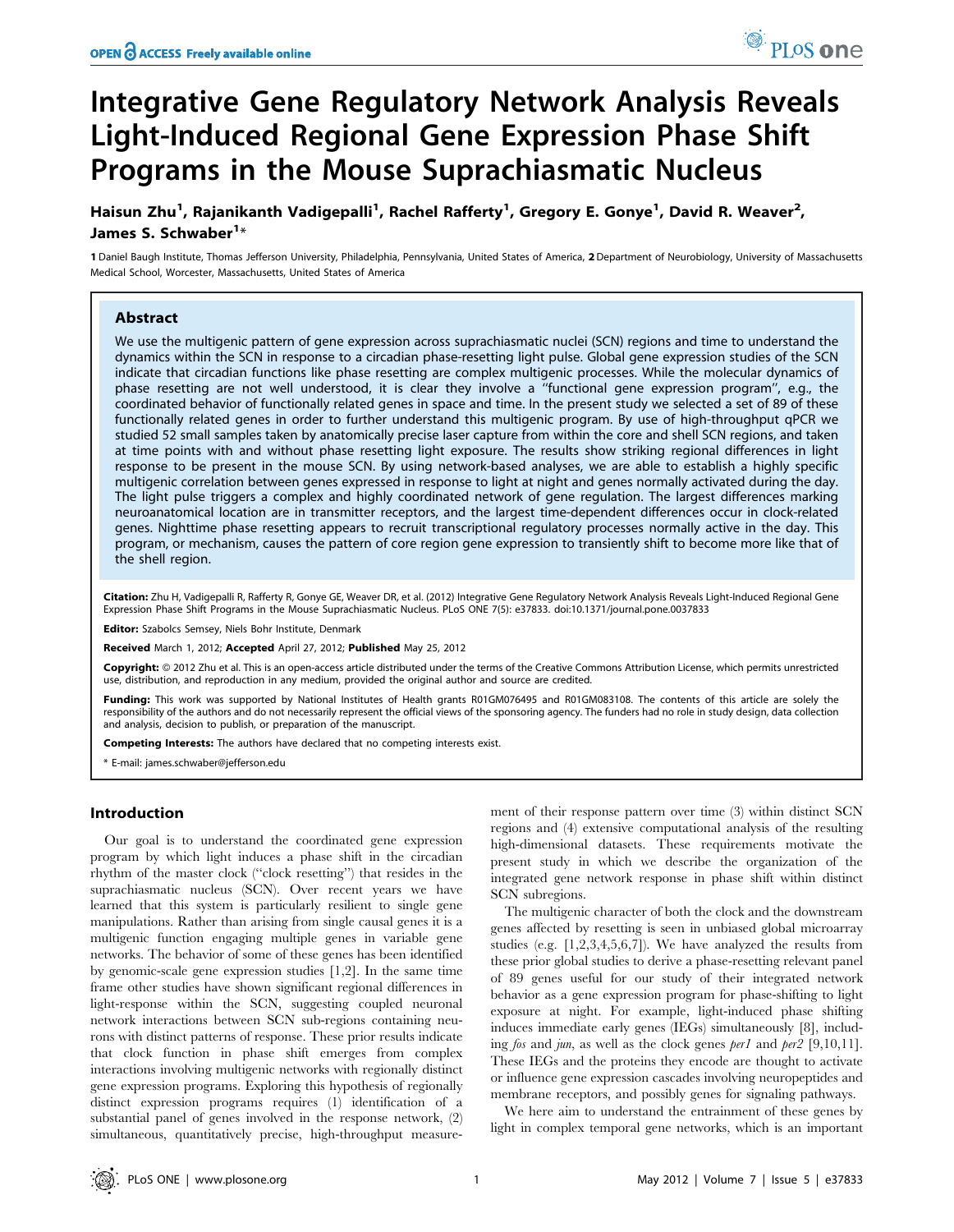and difficult problem (e.g. [12,13,14,15]). Further, we aim to begin the study of distinct regional responses. There may be several SCN regions with distinct responses [14,16,17,18] but we initially focus on two, the shell and the core regions. Distinct responses in these regions have been well established most clearly in species such as the hamster and rat [19,20,21]. However, studies of single early immediate genes (i.e. c-Fos, Per) following light exposure in mouse are ambiguous as to regional localization [22,23,24]. Simultaneous measures of a panel of genes as in the present study may better disambiguate regional responses in the mouse. At the same time we intend to sample very conservative, restricted regions based on anatomical markers within the larger mouse core and shell regions in order to be certain to divide these two subnuclei of mouse SCN.

Data are derived from RNA samples of both the core and shell regions from 18 animals, allowing us to use qPCR to monitor the expression of 89 genes (and 3 control genes) in a functional program from each biological sample, region, time, and in response to acute light exposure at night. These data lend analytic power to the description of circadian gene expression and its orchestrated regulation as a program. We used two time points: one at night, known to be sensitive to light-induced phase resetting, and one during the day, when light exposure is ineffective. In this, we expect to observe previously reported rhythmic profiles for several genes, and observe how temporal changes in their expression relate to dynamic expression changes in other functionally related genes. The results systematically describe the time- and region-specific regulation of the expression program in response to a phase-shifting light exposure. We analyzed the orchestration of the circadian gene expression program in response to a phase-shifting light exposure at night using computational and mathematical descriptions. Principal component analysis (PCA) highlights differences that extend across core-shell regions, times and treatments. We also have used our Promoter Analysis Interaction Network Tool (PAINT) to predict gene regulatory networks involved in producing observed circadian expression changes. Functional annotation analysis was used to evaluate patterns in temporal relationships. The results reveal a complex and anatomically specific phase resetting program within SCN, with similarities and with important differences to spontaneous daily changes in gene expression within the SCN, and suggest that nighttime phase resetting recruits transcriptional regulatory processes normally active in the day.

### Results

#### Gene Selection and Experimental Design

Our goals are to understand the dynamic changes in the expression program of a system of genes within the SCN in response to a light pulse, and to provide a systematic network analysis of SCN cellular oscillators. In order to assess the state of the clock as well as the effect of light on the SCN, we selected 89 genes to best represent key pathways involved in circadian photoreception (Figure 1B) for quantitative expression profiling together with 3 housekeeping genes (gapdh, tbp, and actb; Table S1). These genes include the neuropeptides, arginine vasopressin (avp), gastrin releasing peptide (grp), and vasoactive intestinal peptide  $(vip)$ , which allow us to distinguish SCN from surrounding non-SCN tissue, as well as to serve as marker genes confirming our subregional collection of the SCN (Figure S1). We have also included an extensive set of genes that are directly responsible for generating the molecular oscillation within individual SCN neurons [25,26]. Light-induced expression of per1 and per2 appears to play an important role in photic resetting [10,11,23], so these were included in the assay set to demonstrate that the light

stimulus had been perceived within the SCN. Previous studies have identified several immediate early genes (IEGs), including fos and jun that are rapidly induced by light [27,28,29,30]. We included these genes to monitor the light response inside the SCN. We have also included glutamate and neuropeptide receptors, to assess potential neuromodulation within SCN neurons. In addition, our list includes many genes involved in intracellular signal transduction; changes in levels of expression of these genes in response to a light pulse would suggest potential use of these signaling pathways, and possible mechanisms of phase shifting in the SCN. Overall, our gene list is rich in transcription factors, neuropeptides, kinases, phosphatases, and G-protein coupled receptors. This combination gives us a dynamic overview of molecular responses within mouse SCN. (Table S1 summarizes the literature evidence for rhythmicity and/or induction of expression by light-at-night for each gene).

In order to track anatomic differences in gene expression, we collected samples from core and shell of the SCN, and adjacent hypothalamis using laser capture microdissection (LCM) (Figure 2) based on existing literatures [17,18,22,31]. The validity of these regional collections was confirmed by statistical significant high levels of the neuropeptide markers genes: vip, grp, in the core and shell-specific *avp* expression (Figure S1). A one-hour light pulse (LP) was given at ZT 14 (Zeitgeber time, 2 hours into the dark period) to induce maximum phase delay [4]; hypothalamic samples were extracted at the end of the light pulse (ZT 15+LP). Samples were also collected from control (non-light pulsed) animals (ZT 15), as well as during the day (ZT 6). These groups allow us to identify multiple variables of interest: first, specific responses to light pulse (ZT 15 vs. ZT 15+LP); second, rhythmic regulation (ZT 6 vs. ZT 15); and third, similarity and differences between the two conditions under light (ZT 6 vs. ZT 15+LP).

#### Distinct expression profiles of the SCN

We first compared gene expression in all samples for the selected gene set. These results are hierarchically clustered (Figure 3A). The neuroanatomical regions where our samples were collected contribute the most to the differences in our data; the hypothalamus samples separate from the SCN samples, with the exception of one shell sample. The core and shell of the SCN further separate from each other. Within the SCN core region, the expression patterns of the three time point groups (ZT 6, ZT 15, and ZT 15+LP) are also distinct, with the light pulsed samples showing the most differences compared to the other two groups. The shell samples also display temporal variations; however, the difference between ZT 15 and ZT 15+LP is less prominent. Hypothalamic samples, on the other hand, do not display any significant difference among the time points.

To ensure that the choice of control genes did not affect the outcome, we also tested normalization using each of the three control genes individually. The resulting sample cluster maps were similar (Figure S2).

To further investigate differential expression between the three conditions within the SCN, we used principal component analysis (PCA). PCA enables visual representation of complex quantitative data sets with many interacting variables that highlight patterns of similarity and differences between groups. The main aspect of PCA is data reduction, that here is used to identify specific genes that contribute most to the observed differences between samples. PCA quantitatively evaluates the level of gene expression of the 89 assays in each sample, and plots each on newly defined axes that are most capable of describing the variability among samples. The first axis, called principle component 1 (PC1), is set to lie along the direction of most variation, and the original data are rotated so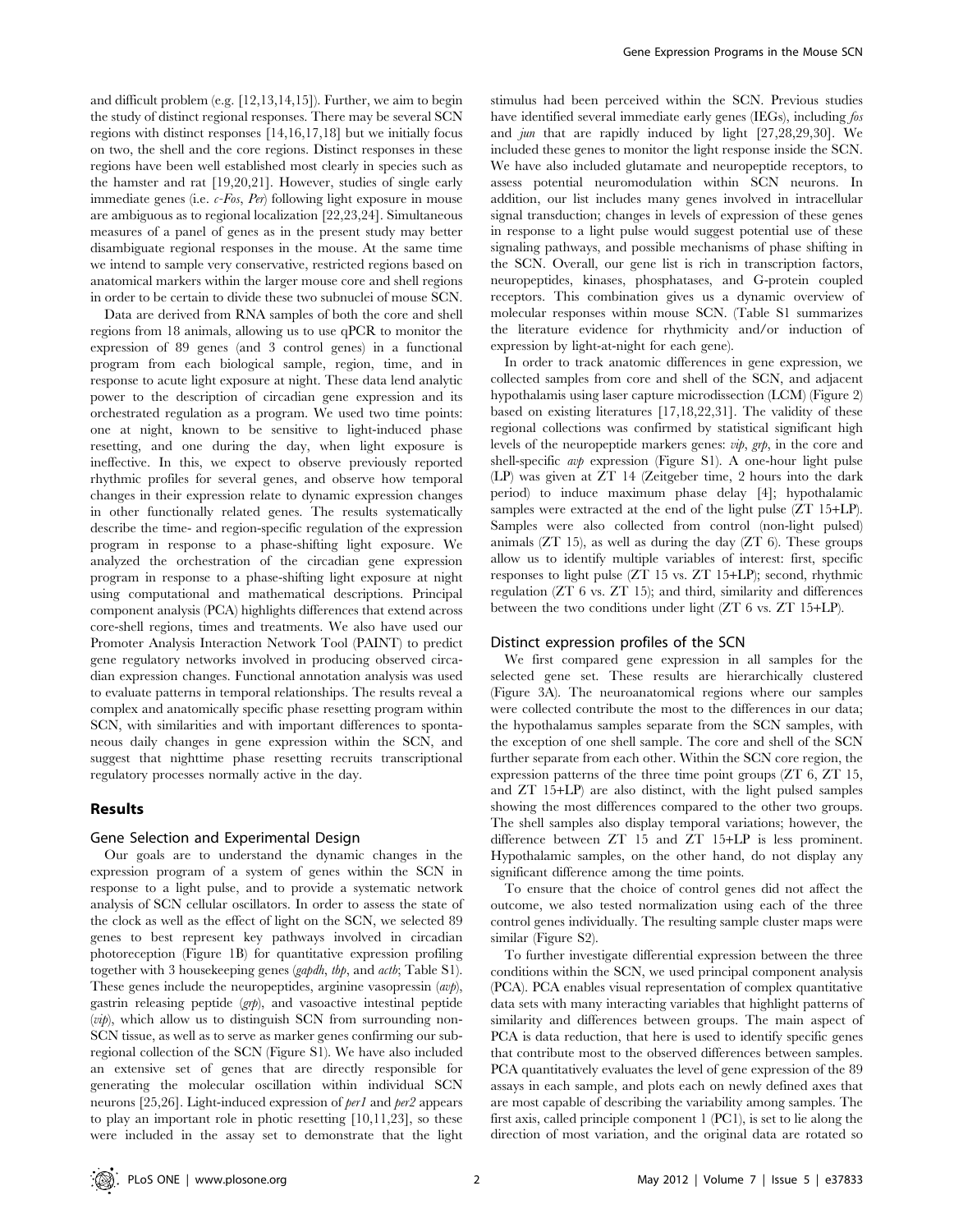

Clock output regulates GABA release

Figure 1. Light pathway within the SCN and genes that involved in the process. A) An illustration of light signal's progression through the core and shell of the SCN. Major functional groups are highlighted including membrane receptors, cellular signal pathways, immediate early gene activations, and circadian oscillator. B) A consolidated view of an SCN neuron. Genes listed were used in the qPCR assay, and focus on the circadian clock and genes involved in mediating its response to light. Definitive gene functions are shown in solid arrows. Implied gene functions are shown in dashed arrows.

doi:10.1371/journal.pone.0037833.g001

that they are plotted along this axis. The second component, PC2, is oriented orthogonally to PC1 and captures most of the remaining variation. As a result, the assigned position of the sample in the PCA plot represents the sum total of gene expression for the sample. When samples in the PCA are grouped together according to experimental condition, it can be said that the gene expression within samples exposed to those conditions are more similar to each other than they are to other experimental conditions. It is also possible to identify the genes that contribute most to differences between experimental conditions or groups by referring to the corresponding loading coefficients of each PC axis. These coefficients (i.e., weights of each gene that make up that PC) quantify the degree to which a particular gene from the original data set contributes to differences between samples. Consequently, when samples group together according to experimental condition, the genes with highest contribution to the PC have the largest coefficients (i.e., weights) and most significantly contribute to the observed separation.

In the present study, PC1 comprised 24.8% of observed variance in gene expression, and specifically differentiated the light-pulsed core samples from the remaining SCN samples (Figure 3B). Examination of the loading coefficients of the genes that contributed to the differentiation of the light-pulsed core samples indicated that the IEGs (fos, junb, egr1, egr2, nr4a1, nr4a2, and rrad) had substantial influence on this sample group separation along PC1 (Figure 3C). This can also be appreciated in the hierarchical clustering of the genes (Figure 3D). PC2 accounted for 21.5% of total variance and loosely separates SCN core samples from shell samples. Of note, the light-pulsed core samples clustered with the shell samples along the PC2 axis (Figure 3B), suggesting that light-pulsed core is more ''shell-like'' following light exposure at night.

Due to the strong effect of the light pulse, subtler differences in day vs. night gene expression were masked when using all SCN samples in the PCA. However, the temporal expression patterns can be highlighted by performing a second PCA with only on ZT 6 and ZT 15 (in dark) SCN samples, as shown in Figure 4. In this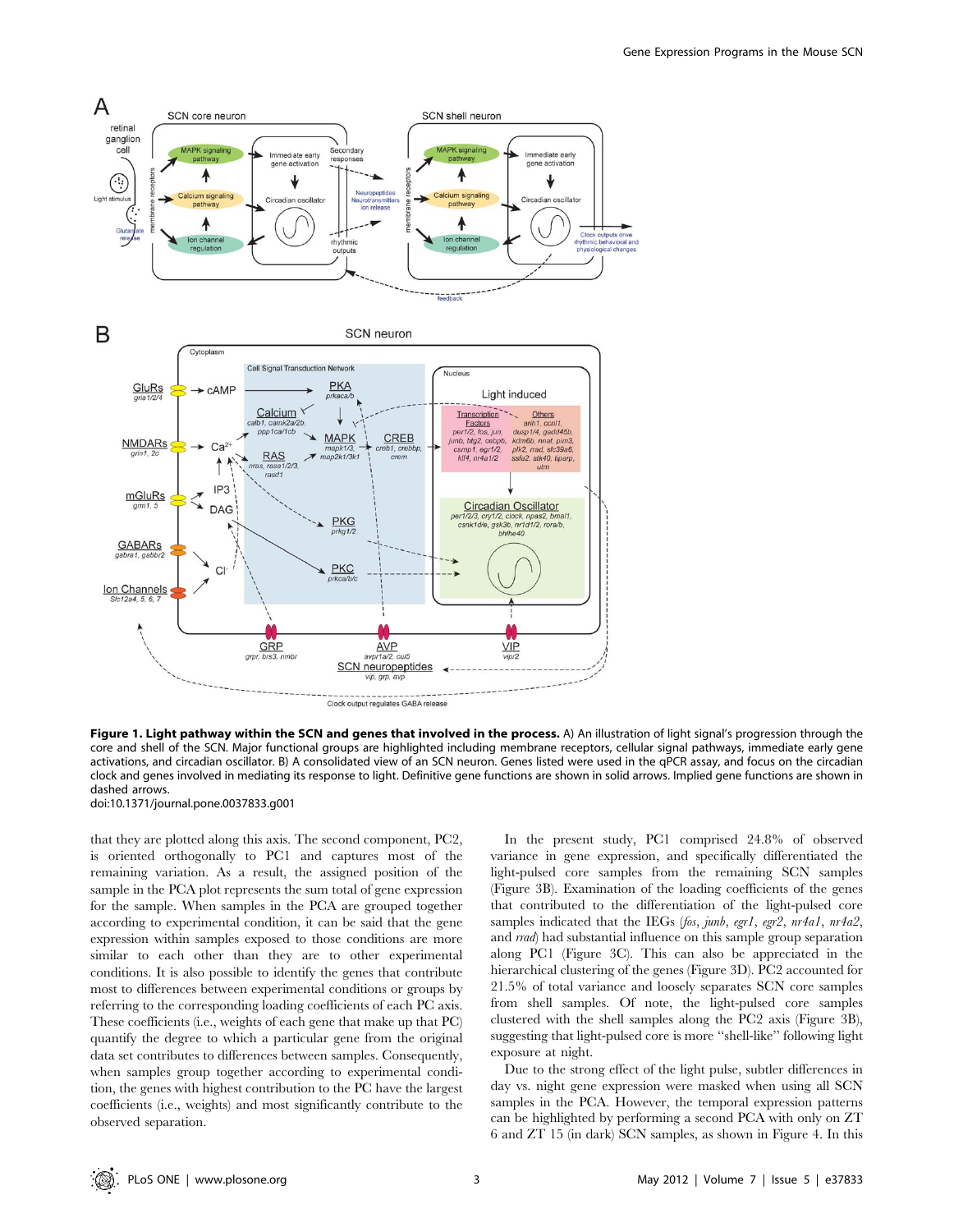

Figure 2. Laser Capture Microdissection in Mouse SCN. A cryostat section through the mouse SCN was stained with hematoxylin and counterstained with eosin. Top, dry-mounted brain section before LCM capture. The SCN is identified by the location of the optic chiasm (OC) and the third ventricle (3v) as well as higher neuronal density apparent by staining. Middle, the core region (arrows, ventral-lateral part of the SCN) has been captured. Bottom, the shell region (arrowheads; dorsal-medial part of the SCN has been captured. doi:10.1371/journal.pone.0037833.g002

case, PC1 (29.1% of total variance) separates core from shell samples (Figure 4A), while PC2 (19.9% of total variance) separates day (ZT 6) and night (ZT 15) samples. Genes with a loading coefficient more extreme than  $+/-0.15$  contribute significantly to the separation of samples. We found that SCN neuropeptides  $(vip,$  $g\eta$ , and  $a\nu p$ ) and their receptors (brs3 and  $a\nu prla$ ) contributed strongly to neuroanatomic variation (PC1, Figure 4B). In addition, we identified differential expression of  $\text{grin2c}$ , a glutamate receptor subunit, and *prkg1*, cGMP dependent protein kinase, which contributed exclusively to PC1. This observation suggests that NMDA receptor and protein kinase G related signaling pathways are also a contributing component to the unique molecular phenotype distinguishing core and shell. In contrast, circadian clock components (bmal1 and nr1d1) and clock regulated genes (fos, *vip, avp, rasd1, dusp1*, and *dusp4*) primarily affected PC2, accounting for temporal differences in sample expression (Figure 4B; see also Figure S3 and Table S2). Similarly, temporal differences in gene expression were seen in putative immediate early genes plk2 and btg2 (PC2).

In order to verify our earlier observation (Figure 3B) that the light pulse makes the expression program in the night samples

resemble that in day samples, we projected the light-pulsed core and shell samples onto the PCA plot derived from ZT 6 and ZT 15 samples. In the shell samples, the light pulse caused the expression profile to move from the original position (ZT 15 without a light pulse) downward along PC2, toward day, making the ZT 15+LP samples appear transitional (Figure 4A, solid arrow). In contrast, the light-pulsed core samples not only showed movement vertically (downward) along PC2, from ZT 15 toward ZT 6, but they also moved leftward along PC1 toward a more shell-like expression pattern (Figure 4A, dashed arrow).

## Temporal and regional patterns of differential expression in the SCN

The PCA provides an estimate of the behavior of the samples and their gene expression programs as a whole. More specific information about gene expression changes can be obtained by directly comparing gene expression levels between samples. We first compared the gene expression in the core and shell regions of the SCN following exposure to a 1-hour light pulse at night (Figure 5A). Of the 32 genes that showed significant changes (ANOVA then followed up with individual comparisons using post hoc t-test  $p<0.05$ ) in expression levels between dark-housed controls (ZT 15) and light pulsed mice (ZT 15+LP), 30 were increased by light (Figure 5A). These include 21 genes that were induced only in the core, 8 genes that were elevated in both core and shell, and one gene (ssfa2) induced exclusively in shell. (Statistical results for all 89 genes are shown in Figure S3A; values are in Table S2). The prevalence of gene induction in core by light may reflect the neuroanatomic connections, and the core's role as the direct receiver of input from the retina which relays integrated and filtered information on to the shell [16,32,33].

The majority of the previously identified light-induced IEGs (Table S1) were induced in the core of the SCN following light pulse. In addition, we also observed light-sensitivity in rasa1, rasa2, rora, pakca, parkcb, and slc12a7, genes not previously known to be induced by light. Two genes appeared to be repressed by light:  $\emph{creb1}$  and  $\emph{avpr1a}$ . Creb1 is down regulated in the shell only;  $\emph{Avpr1a}$  is down regulated in both core and shell (although only core repression was significant).

PCA (Figure 4A) also separates the samples anatomically, with a distinct difference in gene expression between the core and shell samples. Comparing core and shell samples on a gene-by-gene basis, we find 29 genes with differential expression between these two regions (ANOVA with post hoc *t*-tests,  $p$ <0.05, Figure 5B, Figure S3B). Most of these genes are expressed at higher levels in the shell than in the core (shell-enriched); in fact, only 4 genes show higher expression in core than shell. Of those 4,  $v\psi$  and grp showed significantly higher expression levels in the core at both time points, as expected; these genes encode SCN neuropeptides selected for inclusion because of their known core localization. The other two core-enriched genes, grm1 and ssfa2, were elevated slightly at ZT 15.

Of the 25 shell-enriched genes, three  $(gnn2c, rorb,$  and  $btg2$  are more highly expressed in shell at both time points.  $A v p$ , a canonical shell marker, is more highly expressed only at ZT 6, consistent with this transcript's well-established rhythmic expression [34]. Additionally, 13 other genes (avpr1a, dusp1, gria2, nnat, nmbr, nras, per2, prkaca, prkca, rasa2, rasa3, rasd1, and rora) are more highly expressed in the shell than core at ZT 6. The remaining eight  $(calb1, camk2b, fos, gabra1, npas2, nr4a1, prkcb, and prkg1) show higher$ expression levels in the shell only at ZT 15.

Finally, we identified genes that showed temporal differences in their expression between ZT 6 and ZT 15 within each SCN core or shell region (Figure 5C, Figure S3C). Of the 26 genes that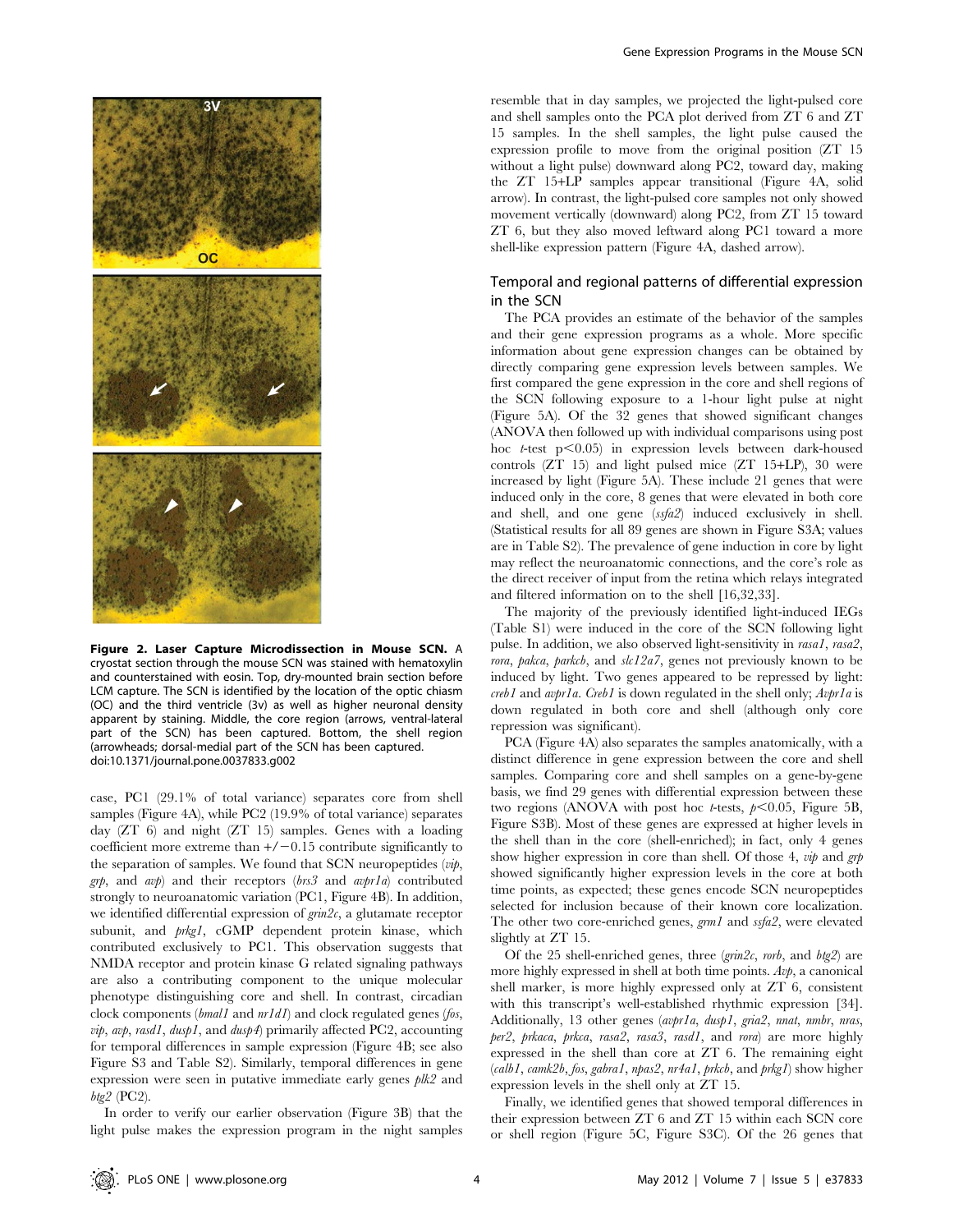

Figure 3. Hierarchical clustering of laser captured mouse SCN samples and principal component analysis. Results from qPCR were normalized by calculating  $-\Delta C_{\tau}$  using the average  $C_{\tau}$  of *gapdh, tbp,* and *actb* as control. A) Unsupervised clustering of samples based on similar expression profiles showing separation between brain regions, times, and light treatment. Gray bars represent failed PCR reactions. B) PCA of the SCN samples in PC1 and PC2 space. Colors and shapes represent the same as in A). Clear separations between the SCN core and shell samples as well as the light pulse core samples are circled. C) Calculated eigenvector values of the first two 2 PCs. Each dot represents a gene. Genes with greater influence on PCA (loading factor greater than 0.15 or less than -0.15) are shown in pink with the names listed. D) Expression of these genes with more extreme loading factors are also shown in hierarchical cluster based on Pearson Correlation. Each row represents a gene and each column represents one LCM sample. Samples are grouped by regions (core and shell of the SCN, hypothalamus), then by time of collection (ZT 6, ZT 15, and ZT 15 with light pulse (ZT 15+LP)). Color bar represent a median centered  $-\Delta C_T$  range of  $-3$  to 3. doi:10.1371/journal.pone.0037833.g003

differed in expression level in either core or shell (ANOVA with post-hoc *t*-test,  $p<0.05$ ), 14 had higher expression levels at ZT 6, while 12 genes were lower at ZT 6 than at ZT 15. Among the 14 genes that were higher at ZT 6, 4 genes (dusp1, dusp4, nr1d1, and  $plk2$ ) were elevated in both SCN regions. One gene, fos, was higher at ZT 6 only in the core; the 9 remaining genes (avp, rorb, btg2, junb,  $cebpb$ , rora,  $nrld2$ , rasa3, and  $stk40$ ) were higher at  $ZT$  6 in the shell. Of the 12 genes that show higher expression at ZT 15, 4 genes  $(bmall, rasdl, vipr2,$  and  $avpr1a$ ) are higher at  $ZT$  15 than at  $ZT$  6 in both core and shell. 7 more genes (cry1, csnk1d, nras, per2, prkg2, slc12a5, slc12a7) were expressed at higher levels at ZT 15 only in the core.  $G\dot{n}n2c$  is the lone gene of the twelve that showed higher levels of expression at ZT 15 in a shell-specific manner.

In summary, the differences in gene expression levels observed in the six possible combinations of treatment conditions (core vs. shell, ZT 6 vs. ZT 15, and ZT 15 vs. ZT 15+LP; Figure 5) are not uniformly distributed across these groups. When gene expression level is analyzed by these factors, two groups are remarkably underrepresented (as shown in Figure 5): there are only two genes that are expressed more highly at ZT 15, relative to ZT 15+LP, and there are only two to four genes that are enriched in core, relative to shell at either ZT 6 or ZT 15, and these genes overlap. Stated another way, the gene expression programs assessed by our analysis reveal higher levels of expression of many more genes in shell  $\geq$ core, and independently reveal many more genes are elevated at ZT 15+LP>ZT 15 in darkness. Only Panel 5C appears more evenly balanced, with similar numbers of genes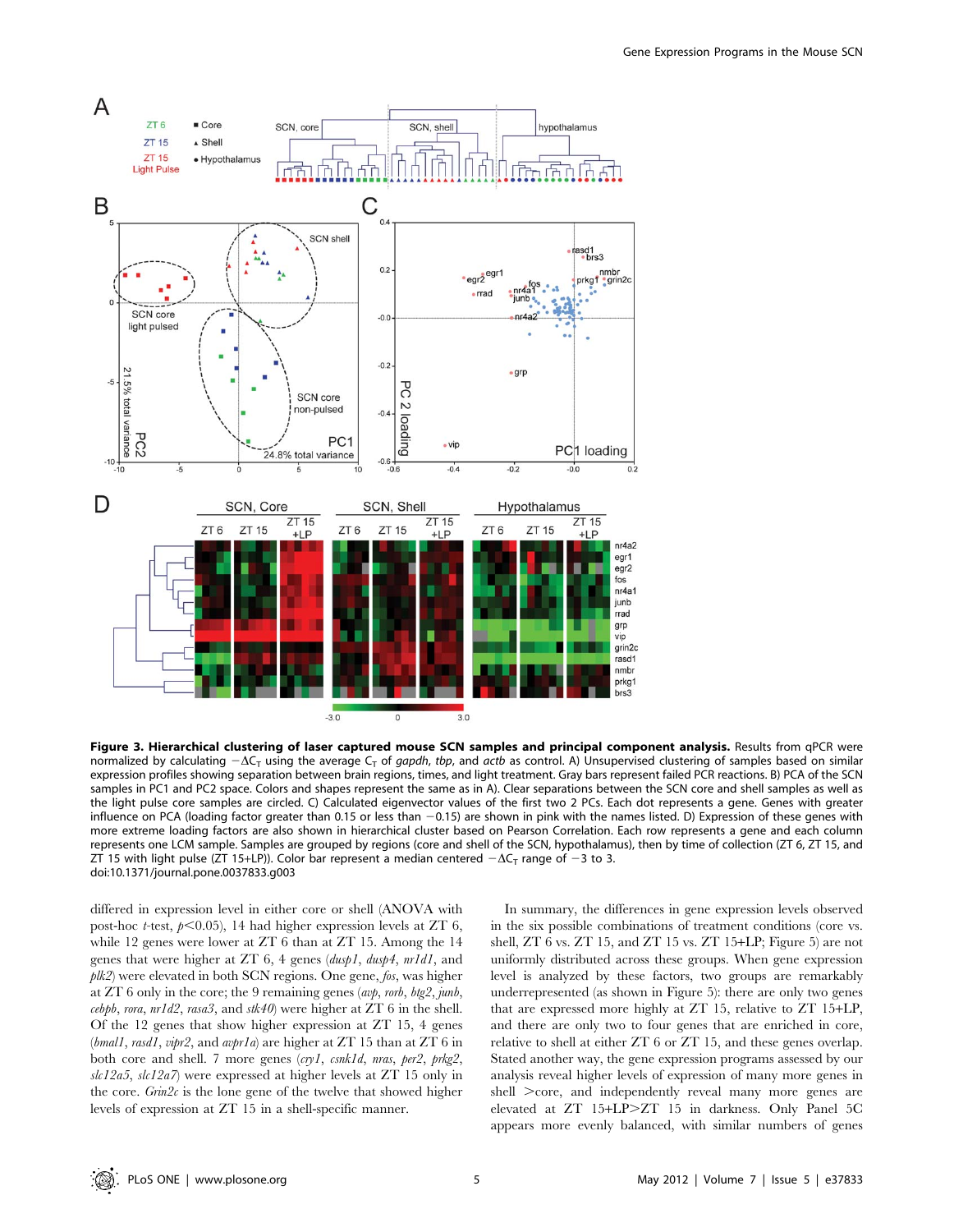

Figure 4. Distinct temporal and spatial expression profiles in core and shell of the SCN and effects of light pulse. A) PCA of non-lightpulsed SCN core and shell samples is shown in PC1 and PC2 space. Clear separations of core and shell samples by PC1 values as well as day (ZT 6) and night (ZT 15) samples by PC2 values can be seen. Light pulsed samples (red, ZT 15+LP) are projected based on calculated eigenvectors of the first 2 PCs. Solid arrow indicates trend of light-pulsed shell samples. Dashed arrow indicates trend of light-pulsed core samples. B) Calculated eigenvector values of first two 2 PCs. Each dot represents a gene. Genes with greater influence on PCA (loading factor greater than 0.15 or less than -0.15) are shown in pink with the names listed. doi:10.1371/journal.pone.0037833.g004

enriched at each time (ZT 6 and ZT 15) in each of the two regions. The result of this analysis is four distinct, functionally defined gene sets: (1) shell-enriched genes, (2) genes elevated during the day, (3) genes elevated during the night, and (4) light-induced genes. Subsequent analysis sought to identify mechanisms for coordinated regulation within each of these gene sets.

## Functional correlation between diurnal regulation and light response during night in differentially expressed genes

In order to understand the impact of light treatment, SCN region, and time on gene expression patterns within the SCN in terms of their functional relevance, here we present sets of differentially expressed genes as a network of functionally relevant annotation terms assigned using the Database for Annotation, Visualization and Integrated Discovery (DAVID; [35,36]). The functional annotation network representing the entire set of 89 genes measured in this study is shown in Figure 6A; nodes represent the functional annotation terms, sized according to the number of genes associated with this term in our experiment. A connection between two terms indicates that at least one gene is assigned to both annotations, while the width of the connecting lines represent the number of shared genes. A detailed list of the DAVID annotated functional terms for each gene in our analysis are provided in Table S3. As illustrated in Figure 1, our gene set includes genes with a range of functions from membrane-bound receptors to nuclear transcription factors. Connecting these two groups are key signal transduction pathways, such as MAPK and pathways involved in calcium signaling, also represented in the dataset.

Using the complete network as a template, we mapped out the functional annotation network for four differentially expressed gene sets defined above (Figure 6B–E). Unrepresented functional groups (nodes) and node connections were removed. This allows us to emphasize related functional groupings of genes that are differentially expressed in a particular experimental condition.

Many genes among those analyzed are enriched in the SCN shell (Figure 5B). The functional annotation network of the 25 shell-enriched genes (Figure 6B) appears to be evenly distributed, as none of the selected functional terms are missing, and most node connections are preserved.

Unlike the shell-enriched network, the temporally regulated genes (Figure 6C, D) have distinct functional network representations. Genes elevated during the day (ZT 6, Figure 6C) are closely related with annotation terms for transcription, nucleus, as well as biosynthesis. In contrast, while genes elevated during the night (ZT 15, Figure 6D) also involve some regulators of transcription, the night gene set also emphasizes membraneassociated functional terms, such as glutamate receptors and ion transport that were not seen in the day-active genes. Elevated expression of membrane receptors and related genes at night might make the SCN more susceptible to outside stimuli such as the light-induced release of retinohypothalamic neurotransmitters during that time.

The light pulse-induced gene set forms a distinct functional network (Figure 6E), that in many ways resembles the day functional network (ZT 6; Figure 6C), but involves a larger number of genes associated with transcription, the MAPK signaling pathway, and biosynthesis. This is congruent with the PCA results, indicating that the light pulse is activating a day-like gene expression profile. The enriched functional association of light-induced genes with nucleus, biosynthesis and transcription fits well with the immediate early response following light exposure, feeding back to downstream pathways through transcription.

### Evidence of co-regulation of light-induced genes

To establish the roles of transcriptional regulation in lightinduced activation, we performed transcriptional regulatory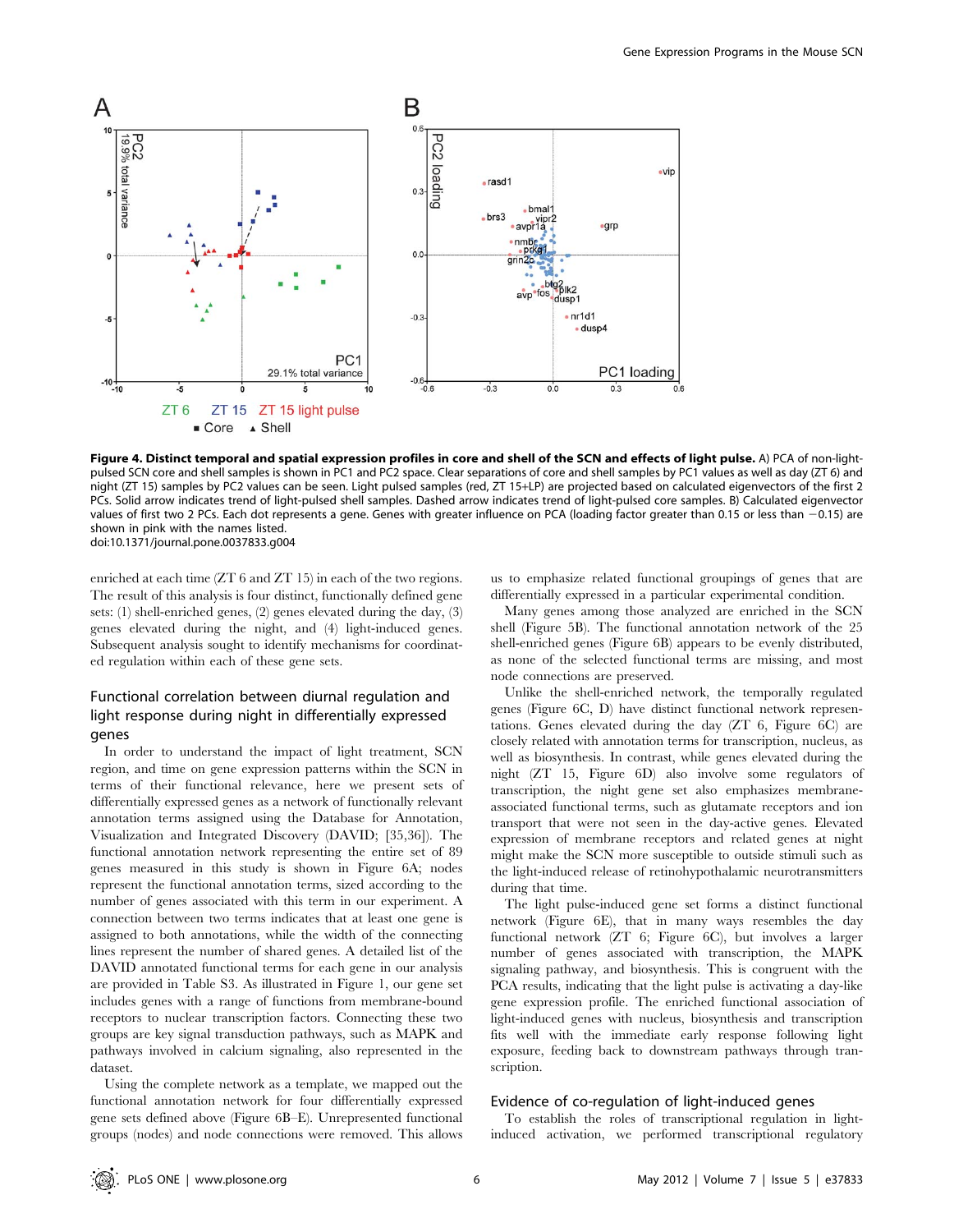

Figure 5. Differential Expression in SCN. Expression differences  $(-\Delta\Delta C_T)$  are shown. A) The presence or absence of a light pulse at ZT 15 significantly affected the expression of 32 genes in the SCN. The genes are ordered based on the  $-\Delta\Delta C_T$  values. Genes significantly expressed in either sub-panel are shown in both sub-panels. B) A total of 29 genes showed significant differential expression between core and shell of the SCN. C) A total of 26 genes showed significant differences between day (ZT 6) and night (ZT 15). Black columns indicate significant differences (ANOVA with post hoc *t*-test,  $p<0.05$ ). Error bars indicate standard errors. doi:10.1371/journal.pone.0037833.g005

element (TRE) enrichment analysis on the promoters of lightinduced genes using Promoter Analysis and Interaction Network Toolkit (PAINT, v.4.0) [37,38]. Significantly enriched TRE, as determined by Fisher's Exact Test, indicates a role in coregulation, and also suggests involvement of the corresponding transcription factors.

First, we examined the cAMP Response Element (CRE) and Serum Response Elements (SRE), as they are known to mediate immediate early gene activation through CRE binding protein (CREB) and Serum Response Factor (SRF), respectively. There are four types of CREs and three types of SREs in the promoters of the light-induced genes. However, none of the CRE sites show significant enrichment (Table 1), though three of the four are near significance  $(0.05\leq p\leq0.1)$ . This is not surprising, as the statistical test is limited by our small but highly specific set of 89 genes, which is already heavily biased toward known light response genes. In fact, all four types of CRE sites are significantly enriched when comparing the promoters of all 89 genes to the entire mouse genome (Table S4) and the family of CRE sites as a whole is also significantly enriched in the light-induced genes when comparing to the 89 gene background (Table S5). Conversely, one (V\$SRF\_C) of the SRE sites did show significant enrichment (Table 1), but is only present in the promoters of 3 out of 30 lightinduced genes. We have also identified several TREs belong to the AP1 family and the EGR family (Table 1). However, none of these TREs showed significant enrichment. For comparison, E-box like TREs, which are crucial for circadian regulation, do not appear to be enriched in the light induced genes set (Table 1).

Besides the known families of TRE that involve light-induced activation, three TREs (V\$E2F\_03, V\$PAX3\_B, and V\$GABP\_B) are significantly enriched in promoters of lightinduced genes (Table 1). These TREs, which are recognized by transcription factors E2F, paired box gene 3 (PAX3), and GAbinding protein (GABP), respectively, are known to regulate cell cycle, cell differentiation, and metabolism [39,40,41]. Their roles in light-induced activation are yet to be determined. We further examined the distribution of these significant enriched TREs in the promoters of light-induced genes. Our results show that while CRE sites are present in the promoters of many light-activated genes, having just CRE sites alone are not sufficient for lightactivation. Many genes that have conserved CRE sites, such as grp and vip, do not respond to light exposure (Figure 7). GABP and PAX3 binding sites are often necessary in addition to the CRE sites (Figure 7). Many immediately early genes, such as fos, jun, junb, egr1, egr2, and cebpb, have both CRE and GABP binding sites. The latter four IEG's also carry PAX3 binding sites in their promoters. The presence of multiple enriched TRE sites suggests possible coregulation, as well as synergistic activation, in addition to the known light-induction pathways.

#### Discussion

Identifying SCN responses to light is an essential step toward understanding circadian clock neuronal integration and synchronization. Although many cellular and molecular functions of the clock have been identified, how the SCN functions as a whole, integrating environmental cues into a coordinated and rhythmic transcription response, is not fully understood. Here, we selected 89 genes as representative of an ''SCN Phase Resetting Programs'' and used this gene set to probe light response behavior of subregions of the SCN. We measured the expression of these genes in parallel, using microfluidic qPCR, which provide the most precision and sensitivity among available molecular tools [42]. We chose to examine SCN expression one hour after the onset of the light because we were not only interested in studying immediate early gene responses, but would also like to identify secondary gene activations within the SCN as well as differential responses between core and shell regions. The one hour time point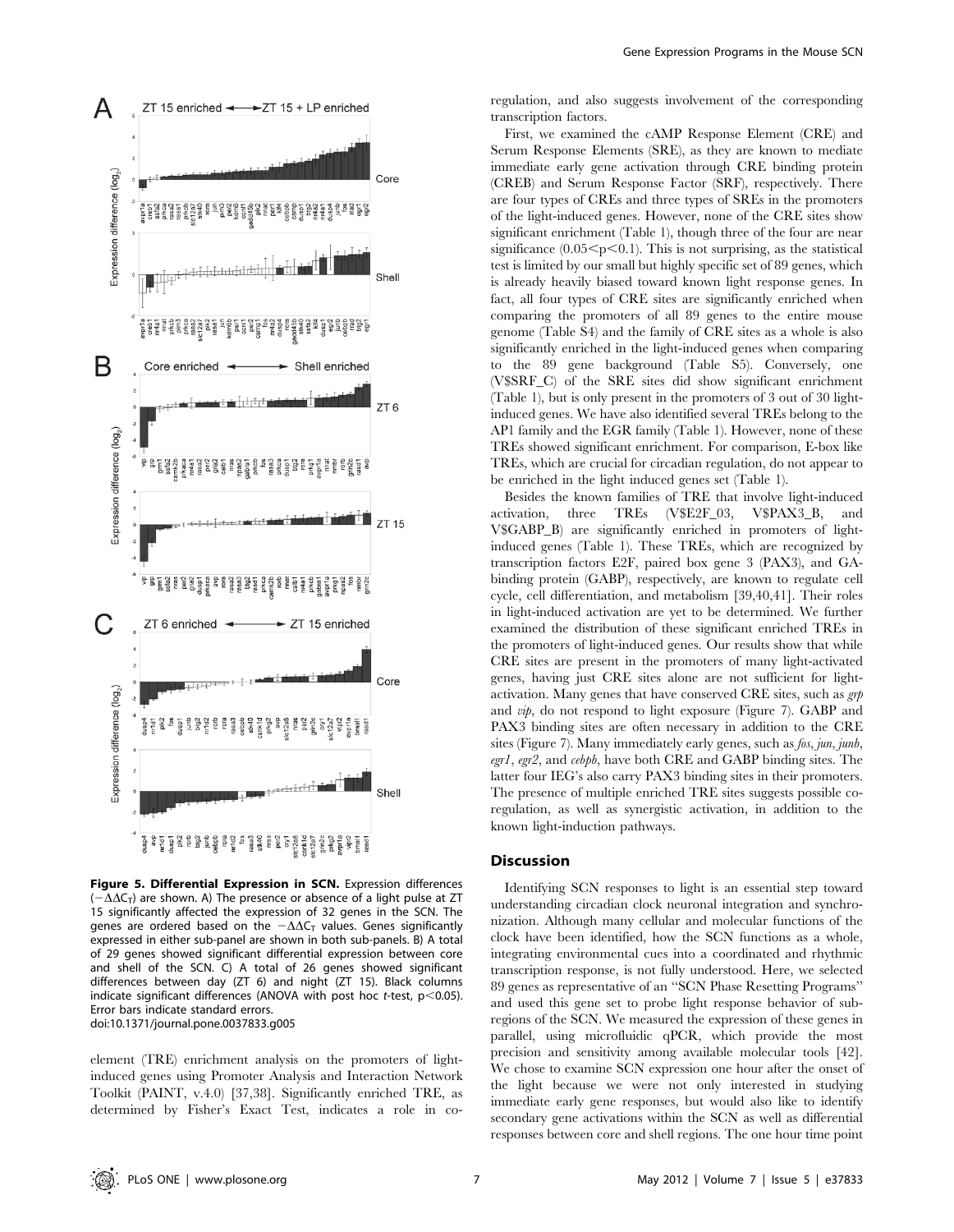

Figure 6. Functional networks of enriched gene sets in the SCN. The genes selected for qPCR were annotated using DAVID. Relevant functional terms were manually selected. A) Network representation of term interactions was generated using Cytoscape. The node size represents the number of genes that have been annotated to a particular term. The connection between the nodes means at least one gene is shared between the two terms with greater number of shared genes represented by thicker connections as the scale bars indicated. B) A network based on shellenriched genes. C) A network represents the genes elevated during the day (ZT 6). D) A network represents the genes elevated during the night (ZT 15). E) A network based on light-induced gene only. doi:10.1371/journal.pone.0037833.g006

for expression study proves to be highly informative (Figure 3, 5, 6) and also has been used widely in other light response studies of mammalian SCN [1,6,9,10,11,43]. By examining the collective gene expression behaviors, we showed that transcriptional activities in the SCN are highly coordinated, as genes with similar functions are activated together at certain time of day or in response to the environmental perturbation of exposure to light at night. Our results show patterns of multigenic activity in response to light exposure that causes phase delay. This involves a transient movement of night expression patterns to resemble day expression patterns, and for core patterns to resemble shell patterns. We further showed that this kind of coordination in gene activity appears to be mediated through a gene regulatory network involving transcriptional co-regulation, using transcriptional element enrichment analysis.

The genes we selected for expression profiling represent a wide range of cellular functions that are related with circadian photoreception, ranging from membrane bound receptors to nuclear transcription factors (Figure 6A). Having such a functional network allows us to interpret our expression data in term of SCN neuronal behaviors. As such, we found many genes show diurnal variation in their expression levels and the peaks of the expression show high coordination based on the functions of the genes. Genes expressed at a higher level at ZT 6 are predominantly involved in transcription and biosynthesis (Figure 6C). In contrast, genes that show highe r levels at ZT 15 are rich in membrane receptors

(Figure 6D), suggesting neurons at this time point might be more susceptible to extracellular stimuli, such as light exposure.

In addition to diurnal variations in gene functions, we also find a remarkable similarity in DAVID terms between the day-active genes and light-induced genes at night suggesting similar SCN neuronal behaviors (Figure 6C, E). However, despite significant overlap of individual transcripts (Figure 5, Table S6) and functional groupings, the actual gene regulatory functions are not likely to be the same under these different conditions; lightinduced transcriptional activation, such as fos and jun, is both acute and high magnitude, while day-active expression profiles appear to be more moderate and prolonged. While it is possible that ambient light, present when our ZT 6 samples were collected might have increased the expression of ''day-active genes'' in the SCN, this seems unlikely. "Day-active" genes such as per1 and fos are also rhythmically expressed in constant darkness with peak levels during subjective day at levels consistent with observed daytime levels in a regular light/dark cycle [29,44,45]. This suggests that regulation during the day is light independent. In addition, our results show that most ZT 6 elevation happens in the shell, which is not directly connected to retinal input. Therefore, it is possible that SCN neurons responding to light, utilized a rapid gene expression program to change their behavior to day-like, and thus achieved phase shift.

This possibility is supported by PCA analysis, as the light-pulsed ZT 15 samples mapped closer to the ZT 6 samples than ZT 15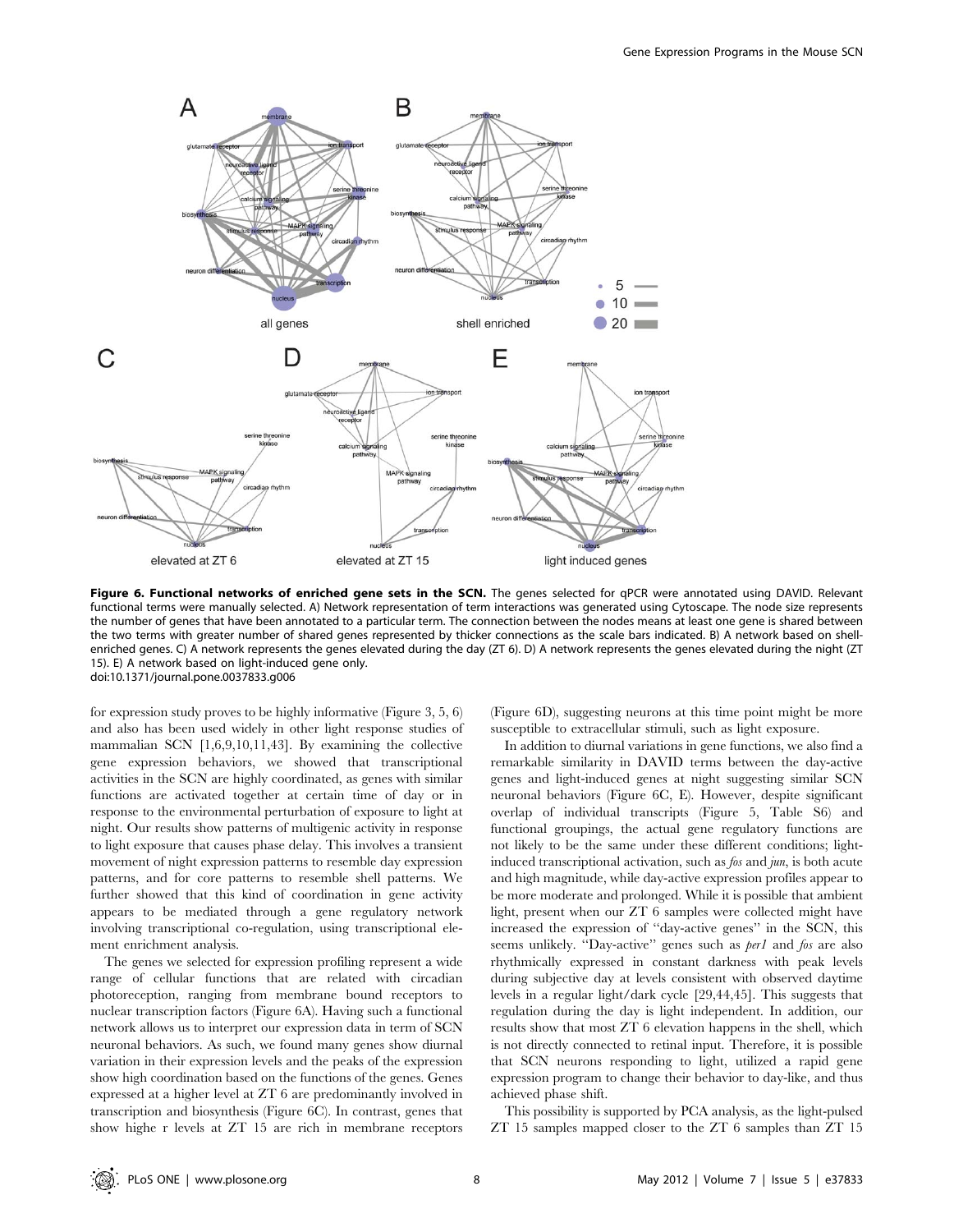Table 1. TRE enrichment analysis of light-induced genes.

| TF          | <b>TRE</b>           | FET p-values* |
|-------------|----------------------|---------------|
| <b>CREB</b> | V\$CREB 02           | 0.140         |
|             | <b>V\$CREB Q4 01</b> | 0.089         |
|             | V\$TAXCREB_01        | 0.068         |
|             | V\$TAXCREB 02        | 0.068         |
| <b>SRF</b>  | V\$SRF_C             | 0.036         |
|             | V\$SRF_Q4            | 0.262         |
|             | V\$SRF_Q6            | 0.111         |
| $AP-1$      | V\$AP1_Q2_01         | 0.563         |
|             | V\$AP1_Q4_01         | 0.813         |
| <b>EGR</b>  | V\$EGR1_01           | 0.109         |
|             | V\$KROX_Q6           | 0.672         |
|             | V\$CKROX_Q2          | 0.858         |
| E-Box       | V\$ARNT_01           | 0.879         |
|             | V\$EBOX_Q6_01        | 0.323         |
|             | V\$MYCMAX_03         | 0.547         |
| Others      | V\$E2F_03            | 0.036         |
|             | V\$PAX3_B            | 0.042         |
|             | V\$GABP B            | 0.011         |

\*Using TREs from the 89 genes tested as reference set. doi:10.1371/journal.pone.0037833.t001

samples (Figure 4). In addition, we found that the collective changes in gene expression make the light-pulsed core samples more ''shell-like.'' We also found other light-activated genes, such as klf4 (also previously shown to be light induced in SCN [1,2]), that show neither temporal variation nor SCN-specific enrichment in the absence of light input. The fact that these genes are induced suggests additional pathways are activated by light, and that these pathways may be involved in phase shifting.

In order to identify specific gene regulation in light-induced activation, we performed TRE enrichment analysis on the promoters of the light-genes. Previous studies show that CREmediated gene activation is one of the most important pathways for IEG expression [46,47,48] and for light-induced expression of per1 and per2 [49]. CRE's are present in the promoters of many light-induced genes [2]. Indeed, we found CRE-like sequences in 18 of the 30 light-induced genes. Using the definition of the promoter region used by PAINT, none of the light-induced clock genes (per1, per2, and rora) contained identifiable CRE sequences in their promoters (File S1). It is important to note, however, that both per1 and per2 contain functional CREs that lie further upstream in their promoters [49]. This reveals a limitation of the PAINT analysis, in that enhancer elements may reside  $>1000$  bp from the transcriptional start site. This possibility is especially significant since chromatin conformation mapping reveals distant regulatory elements [50,51]. Nevertheless, analysis of proximal promoter regions has a high probability of revealing functionally relevant elements, as the CRE family is significantly enriched in the light pulsed genes (Table S5). In cases where an expected TRE



Figure 7. Co-regulation of light-induced gene activation. TRE families (diamonds) that are significantly enriched and genes (rounded rectangles) they regulate. Genes with promoters that shared the same TRE pattern are consolidated. Confirmed light induced genes are shown in red. Arrow lines indicate the presence of TRE in the promoter regions of a group of genes. doi:10.1371/journal.pone.0037833.g007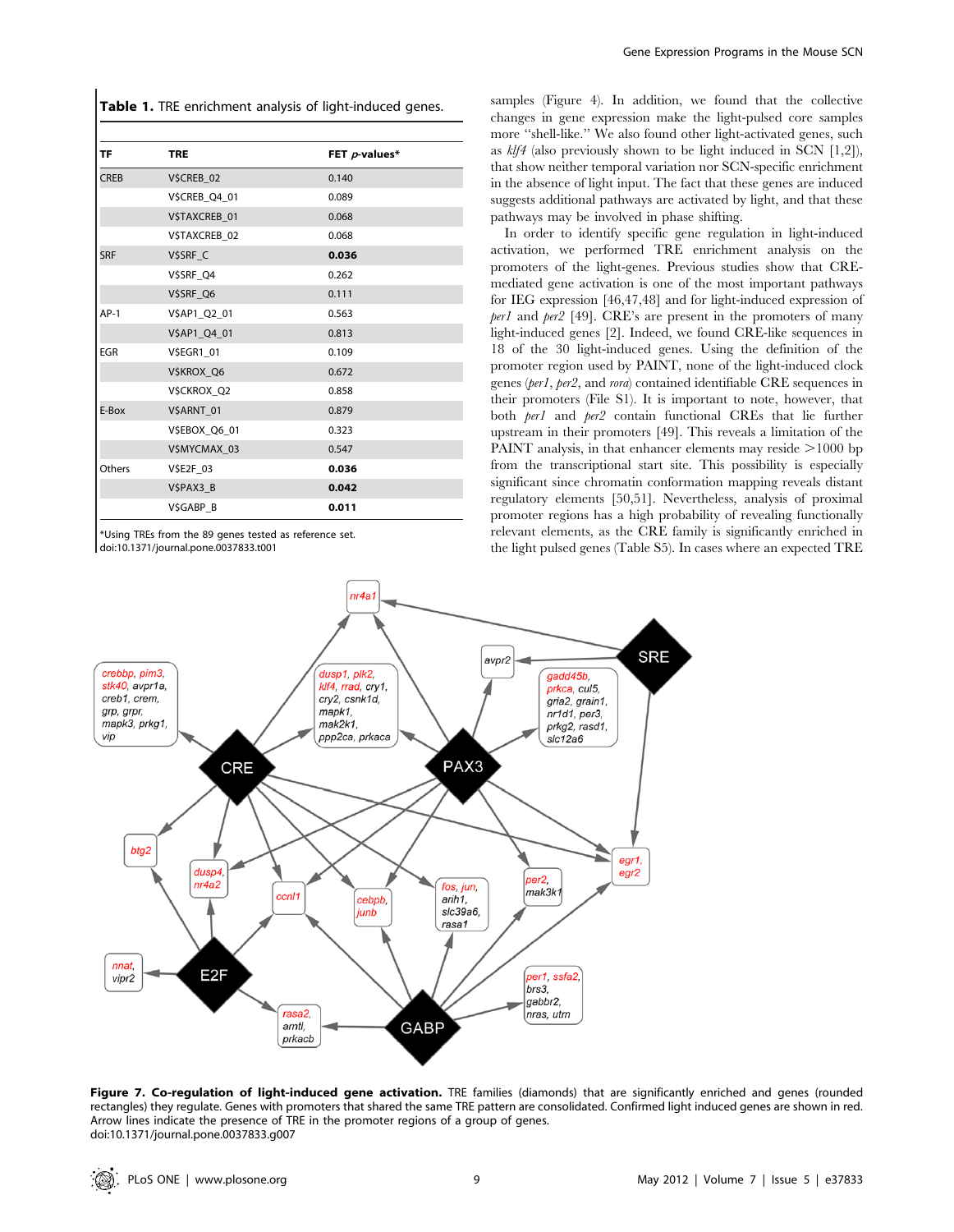is not found (e.g., light-induced signaling genes prkca, prkcb, and rasa2 that lack a CRE site), the possible TRE may lie outside the 1100 bp sequence used in PAINT. It is also possible that there may be alternate transcriptional start sites not included in the analysis (e.g., per1), or that alternative activation pathways may be used.

Besides CRE, PAINT analysis also revealed SRE, E2F, PAX3, and GABP binding sites as significantly enriched in the promoter of light-induced genes. While SRF and E2F sites are relatively rare in these promoters, GABP and PAX3 sites are widely present (Figure S4). These TREs appear to augment light-induced activation. While CRE alone is capable of driving light-induced activation, it is often not sufficient to do so (Figure 7). For example, vip and grp genes have highly conserved CRE sites near the transcriptional start sites, yet neither gene showed any response to light exposure. Conversely, we found that having GAPB and PAX3 strongly enhanced the light induced activation. Many well known immediate early genes (fos, jun, junb, egr1, egr2, and dusp1) have either one or both of these TREs in their promoter. Per1 and per2 would also fall into this category of genes if we considered the CREs that are located outside the promoter as defined for our PAINT analysis. This significant enrichment of multiple types of TREs suggests co-regulation of transcriptional activation. It is of interest to note that PAX3, GABP, and E2F have all been associated with cell differentiation. GABP in particular has been linked to CRE-regulated transcriptional regulation, through interaction with CREB binding protein (CBP/P300) [52,53]. It is therefore possible that GABP has a direct role in CREBmediated gene activation in SCN. Having these sites present in the promoter elements of light activated genes implies light response in the SCN is through a complex and highly coordinated network of gene regulation.

In additional to network analyses, we also investigated the expression profiles of individual genes. Our study limits itself to a manageable size by using two time points-ZT 6 and ZT 15 and exposure to light at night-with the expectancy of observing previously reported rhythmic profiles for several genes in the context of the larger system, and thus describe their systematic time- and region-specific regulation. We performed statistical tests through standard ANOVA with estimating FDR. However, as FDR correction is based on the assumption that gene expression measures are independent and correlated, we found that ANOVA with individual p-values provides a more stringent test. Recent developments indicate that this approach is fruitful even when scaled up to tens of thousands of genes measured using microarrays and in the extreme case consider all the data from expressed genes in clustering and pattern or module identification e.g., Weighted Gene Correlation Network Analysis (WGCNA): [54,55,56]. Hence, our approach biases towards reducing false negatives at the key first step of identifying differential gene expression profiles.

Our results show that the SCN has a highly dynamic and specific expression profiles. First, there are distinctions between the SCN and the surrounding hypothalamus tissue: 49 of the 89 genes we tested show enriched expression in the SCN (Figure S5). The most highly SCN-enriched genes are the neuropeptides  $a\nu p$ ,  $vip$ , and grp, and their receptors (avpr1a, grpr, vipr2). This confirms the local enrichment of these SCN neuropeptides. Clock genes per2, cry1, rora, rorb, and rasd1 are also highly SCN-enriched, supporting the specific role of SCN as the master clock. Of the genes enriched in the SCN, many show time-dependent variation in expression levels as well as strong acute response to light at night. This is in contrast to the expression profiles in the surrounding hypothalamus, where little variation can be seen between the two time points

we sampled, or between the night samples and night samples exposed to light. The two time points studied are unlikely to capture all the genes at their peak and trough of expression, and thus our design likely underestimates rhythmicity. Nevertheless, the overall lack of diurnal or light-induced variation in non-SCN hypothalamus reaffirms the specificity of the SCN.

As noted above, our study design likely underestimates the extent of rhythmically expressed genes. For example, the levels of per2, which is well-established as a rhythmic gene in SCN, did not differ between ZT 6 and ZT 15 in SCN shell samples in this study, while in the core, *per2* levels were higher at  $ZT$  15 than at  $ZT$  6. Thus, it is important to keep in mind that the phases selected for study may miss rhythmically expressed genes. Similarly, the use of a single time-point (1 hr after the start of the light pulse) in the ZT 15+LP group may underestimate the temporal cascades of gene expression that result.

Within the SCN, our results confirm that the neuropeptides  $v\dot{\psi}$ and grp clearly mark the locations of the core, while avp marks the shell. Strikingly, the majority of the genes differentially expressed between the two regions are shell-enriched, even though the core region receives direct neuronal input from the retina, and is more affected by light. This is consistent with the proposed role of the shell as the output region of the SCN, and with higher amplitude gene expression rhythms [16]. The profile of differential gene expression we observed reaffirms the unique functionalities of SCN core and shell.

Besides the differences in gene expression between anatomic core-shell regions, our results also show striking SCN responses to a 1-hr light pulse at night. Light-induced expression occurred in four types of genes: transcription factors, signal transduction genes, genes that affect chromatin structure (kdm6b and gadd45b), and genes affecting mRNA splicing  $(c\alpha l)$ . The transcription factors, chromatin remodeling and splicing-related genes likely enable neurons to activate expression of secondary response genes. The induction of signal transduction genes, conversely, may serve to limit the molecular response to light. Several of the light induced genes negatively regulate the MAPK pathway. For example, dusp1 and dusp4 encode phosphatases that inactivate MAPK by dephosphorylation, and *rasal* and *rasa2* products inhibit *ras* function. These inhibitory activities, occurring at different levels of the MAPK pathway, may contribute to the transient nature of most IEG inductions: gene activation apparently blocks signaling through the pathways that induced them. Combined with the inherent instability of IEG transcripts, this inhibition of signaling would limit the duration and extent of IEG induction. Interestingly, we have also observed a self-limiting response in the CREB/ MAPK pathway through negative regulation. Of the genes showing lower levels of expression after light exposure at night, one of them is creb1, which decreased in expression in the shell. Since CREB is presumably the key to the light-induced response [47], such negative regulation might provide a feedback mechanism to limit the transcriptional response within the shell region following light exposure. Thus, light exposure simultaneously activates response genes, including immediate early genes and light-responsive clock genes, and also down-regulates the MAPK and CREB cascades responsible for their activation. Our multigenic analysis approach supports definition of this system behavior. Whether a strong but physiologically relevant stimulus leading to activation of gene expression cascades in other neuronal systems similarly leads to 'molecular recurrent inhibition' is a question for which the analysis of gene regulatory programs seems ideally suited.

In summary, our present work provides a unique approach toward elucidating the inner workings of the circadian clock within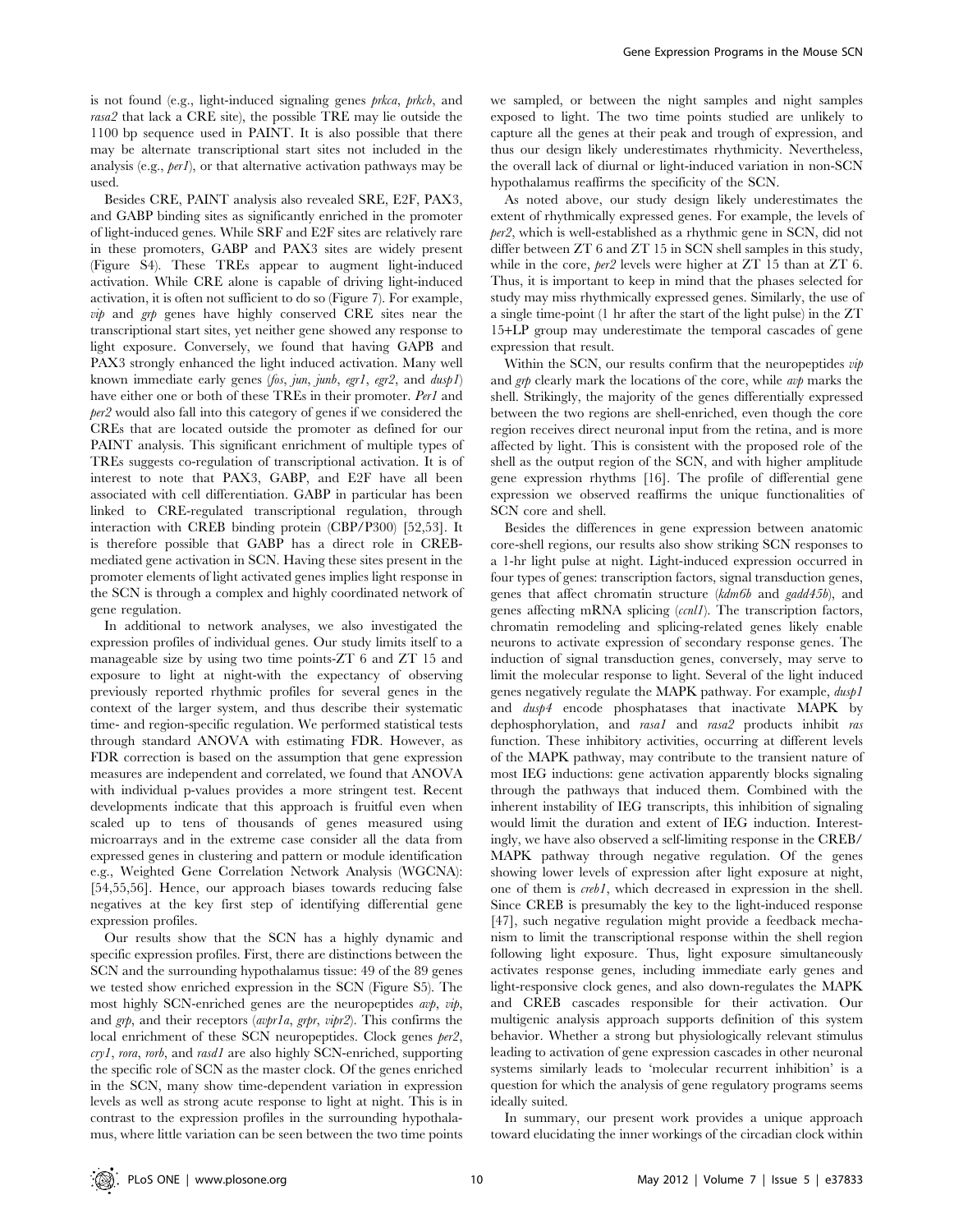the SCN. Detailed tracking of light-induced events not only provides information on how SCN neurons respond to stimuli but also provides insight on core-shell communication. Although, our findings on SCN functional networks are potentially limited to the specific time points we have chosen to study, the success of this initial phase of our project serves as a proof of principle for data acquisition and analysis in small brain regions by combining analysis of a high-dimensional gene expression dataset with anatomical resolution and levels of sample replication typical of in situ hybridization. The SCN, a neural site for which a great deal is already known about temporal regulation and light inducibility, is an ideal candidate for building a network model of neuronal transcriptional interactions.

#### Materials and Methods

This study was performed in strict accordance with the recommendations in the Guide for the Care and Use of Laboratory Animals of the National Institutes of Health. The protocol was approved by the Institutional Animal Care and Use Committee (IACUC) of Thomas Jefferson University.

#### Animal preparation

4–6 week old male C57BL/6J mice were purchased from Charles River (Wilmington, Massachusetts). The animals were housed with 12-hour light, 12-hour dark cycles. During the light phase of the lighting cycle, light (150 lux) was provided by warm white fluorescent bulbs. Animals were entrained for 10 days with free access to food and water. On the day of experiment, animals were given a one-hour light exposure (150 lux of white light) at ZT 14, 2 hours into their regular dark period, and sacrificed one hour later at ZT 15. SCNs were also collected from non-light-pulsed animals at ZT 15, and from animals during the light period (ZT 6). Animals were euthanized by  $CO<sub>2</sub>$  asphyxiation in prevailing lighting condition (dim red light for ZT 15). Their brains were extracted, and the hypothalamic blocks were dissected. Blocks were embedded in OCT compound, and frozen on dry ice. Animal experiments were carried out at Thomas Jefferson University and were approved by the Institutional Animal Care and Use Committee (IACUC).

## Staining and Histology Analysis

The staining protocol was adapted from a standard hemotoxylin/eosin stain to minimize RNA degradation and to enable laser capture. The embedded hypothalamus blocks were sectioned in a cryostat at 12  $\mu$ m thickness, and thaw mounted on glass slides. The sections were first fixed in 75% ethanol for 30 sec, then briefly rinsed in water and stained in hemotoxylin (Sigma-Aldrich, St. Louis, MO) for 30 sec. Next, the slides were briefly rinsed again in water mixed with Scott's tap water substitute (Electron Microscopy Sciences, Hatfield, PA) for color development, and counterstained in eosin/ethanol mixture (1:1 v/v) (Sigma-Aldrich) for 20 sec. The slides were then put through a standard dehydration process (50% ethanol, 30 sec; 75% ethanol, 30 sec; 95% ethanol 30 sec; and  $2 \times 100\%$  ethanol, 30 sec each). The slides were then rinsed briefly in xylenes (Sigma-Aldrich) and transferred into fresh xylenes for 3 min to further remove trace of ethanol. Finally, the slides were air dried for 5 min for immediate LCM capture.

## LCM and Sample Preparation

LCM was performed with the Arcturus PixCell II (Life Technologies, Carlsbad, CA). The location of the SCN was determined by enriched nuclei staining and physical location (Figure 2, top panel). The core and shell of the SCN were collected from non-overlapping ventral-lateral and dorsal-medial regions,

respectively (Figure 2), based on a conservative estimation of existing literature [16,17,18,32,33]. Control hypothalamus samples were collected from the same section at lateral regions immediate outside of the SCN (not shown). The samples were collected on CapSure Macro LCM caps (Life Technologies). Regional samples from five tissue sections per SCN were collected and pooled. Approximately 500 cells were collected for each sample. RNA was extracted using the PicoPure RNA isolation kit (Life Technologies) following the manufacturer's instructions, incorporating the optional DNase treatment. The RNA samples' quantity and quality were checked using the Bioanalyzer (Agilent, Santa Clara, CA). Average yield was about 3 ng of RNA per sample.

## cDNA Preparation and High Throughput Quantitative Real-time PCR

A standard reverse transcription protocol was used to generate cDNA from RNA samples. Random primers were used. cDNA was then pre-amplified with a pool of 96 pairs of PCR primers using TaqMan PreAmp Master Mix (Applied Biosystems, Foster City, CA), as required by the BioMark high-throughput qPCR protocol (Fluidigm, South San Francisco, CA). The following thermo cycles were used:  $95^{\circ}$ C for 10 min, 16 cycles of  $95^{\circ}$ C for 15 sec and  $60^{\circ}$ C for 2 min.

High-throughput quantitative PCR on pre-amplified cDNAs was performed using BioMark system (Fluidigm) according to the manufacturer's instructions. The same primer set used in preamplification was used for probe-based quantitative PCR. 96.96 dynamic arrays for gene expression were used. qPCR is based on the Universal Probe Library (Roche, Indianapolis, IN). Detailed PCR primer and probe information is listed in Table S1. These gene/primer pairs were pre-validated by both standard PCR, and qPCR analysis using cDNA generated from mouse hypothalamic RNA (Clontech, Mountain View, CA).

#### Data analysis

High-throughput qPCR output was analyzed using the Bio-Mark system software. Cycle threshold  $(C_T)$  for each gene assay was determined by the software automatically, using linear derivative baseline and a minimum quality score of 0.65. Of the 96 genes pre-amped, two (bhlhe41 and avpr1b) failed to produce consistent results and were removed from further analysis. Expression data for housekeeping genes *atp5p* and *hprt* were also excluded due to several failed reactions that preventing their use as normalization controls. Each PCR reaction was also manually inspected for abnormal amplification profiles; the  $C_T$  values were then exported for data analysis. The average  $C_T$  numbers of the remaining 3 housekeeping genes (gapdh, tbp, and actb) were used for normalization.  $-\Delta C_T$  was calculated for each assay. Statistical comparisons were done using the  $-\Delta C_T$  values. Complete results are listed in Table S7.

Genes showing significant changes between time points, light treatment, and regional variations were identified using ANOVA. Pairwise comparisons of core vs. shell, ZT 15 vs. ZT 15+LP, day  $(ZT_6)$  vs. night  $(ZT_15)$  were performed using post-hoc *t*-test. Multiple testing corrections based on estimated false discovery rate (FDA) was performed using Partek data analysis software (Partek, St Louis, Missouri) as implemented in the q-value. Using this approach with conventional FDA thresholds of 10–20%, 60–80% of the genes show a statistically significant time effect (including light treatment) and 40–50% of the genes show a statistically significant regional effect (core vs. shell). Both are higher than the results obtained through ANOVA (Table S2). Therefore, ANOVA with p-values less than 0.05 was a more stringent inclusion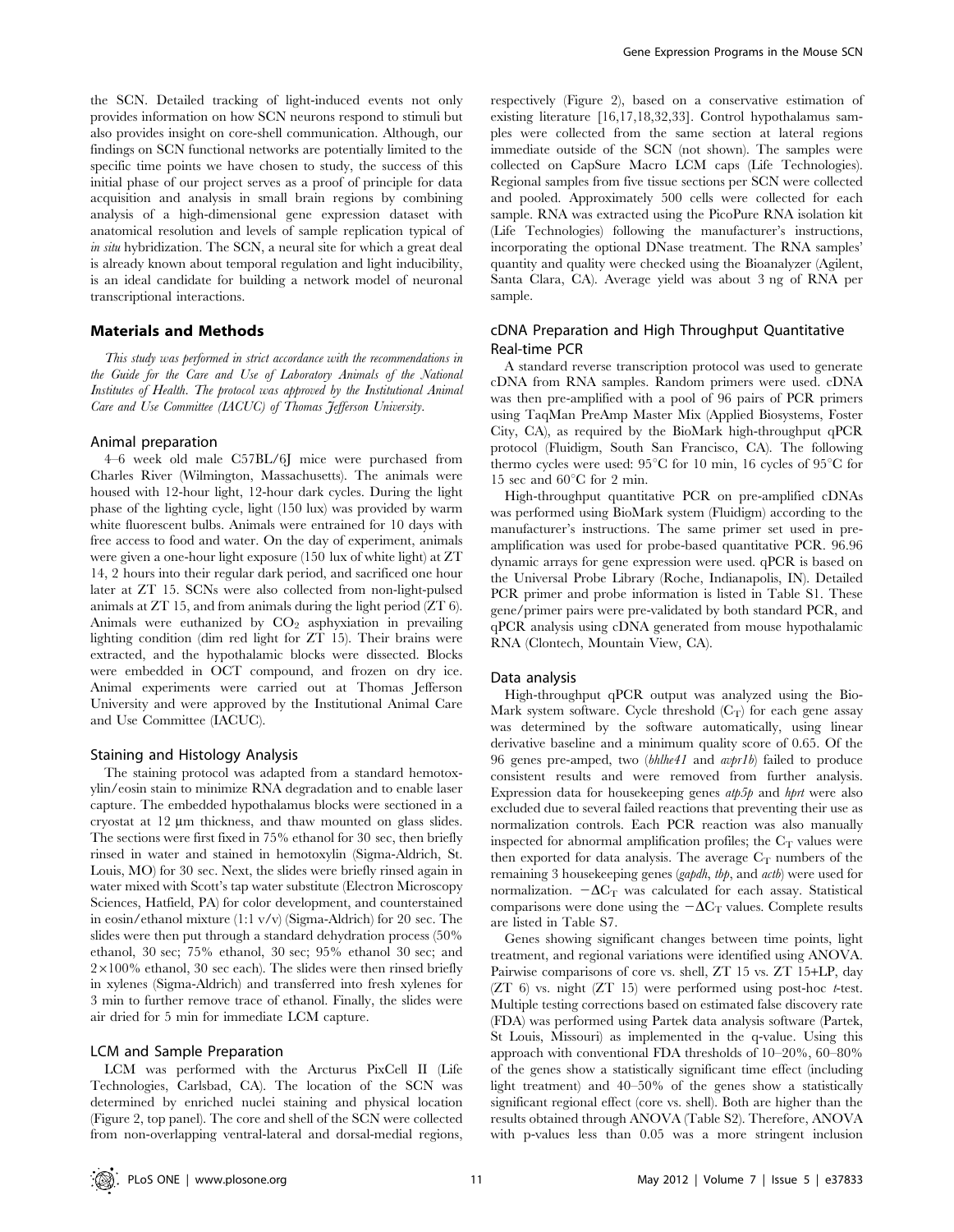criterion than ANOVA with FDR correction, and was used in all subsequence analysis.

The hierarchical clustering and principal component analyses were done in MeV [57,58] with Pearson Correlation.

## Functional annotation using DAVID and Cytoscape

A baseline functional network map was constructed for the genes included in our qPCR analysis. The baseline network was constructed using the DAVID Bioinformatics Resource v6.7 to identify the relevant annotation terms, and the genes from the tested assays assigned to each. The network map is a visual representation, using Cytoscape software [59,60], of those annotation terms and gene assignments. In the network, each annotation term is represented as an individual node (square). For each term, the size of its node in the network is proportional to the number of tested genes assigned to the group. Connections are drawn between annotation terms whenever one tested gene is assigned to both annotation terms. The connections between nodes have scaled thickness that increases with the number of shared genes between the two annotation terms. In this manner it is possible to view the tested assays not as a gene list, but rather as a network of related gene products and cellular functions.

Cytoscape was further used to plot subsets of genes identified by our comparison analyses upon the base representation of the entire network. For each gene subset of interest, only the statistically identified, differentially expressed genes were included. Each gene with either a significant treatment effect, or a significant treatment by region interaction, was identified based on its  $\Delta\Delta C_T$  values. The genes with significant alteration for each treatment were then superimposed on the baseline function map. Nodes and lines not represented within the gene subset were removed from the network. This format allows for dynamic visualization of the differentially expressed genes in terms of the functional effects of their products. Gene subsets that were selected for representation in Cytospace maps were those genes enriched in shell (relative to core); elevated at ZT 6 (vs. ZT 15); elevated at ZT 15 (vs. ZT 6); and light-induced genes (in either core or shell region, ZT  $15+LP > ZT$  15).

## Analysis of Transcriptional Regulatory Element (TRE) Frequency

Promoter Analysis and Interaction Network Toolkit (PAINT, v.4.0; [37,38]) was used for analysis of Transcriptional Regulatory Element (TRE) frequency. The location of the transcription start site was defined using mouse Reference Sequences Collection [61]. Promoter sequences were manually retrieved from genome assembly using the range of  $-1000$  bp to 100 bp from the transcriptional start site. The location of the promoter for each gene analyzed by qPCR is listed in Table S8 and the corresponding FASTA sequence is listed in File S2. Wholegenome estimates of TRE frequencies in all promoters were generated by PAINT. Default settings were used for TRE identification based on TRANSFAC database. Statistical comparison of TRE frequency in the subset to TRE frequency in reference sets (the whole genome or to the set of 89 investigated genes) was performed using Fisher's Exact Test (FET). Network of enriched TREs and related genes was visualized using Cytoscape. TREs were grouped based on the corresponding transcription factors

## Supporting Information

Figure S1 Regional specific expression of SCN neuropetides. Distinct levels of expression of the SCN neuropeptides vip,

grp, and avp were shown in the core and the shell, indicating the specificity of the laser capture techniques. The numbers shown here were the normalized HTqPCR results (Calculated  $-\Delta C_T$ ) using the average  $C_T$  of *gapdh*, tbp, and actb of each sample). Error bars indicate the standard errors of the mean. Direct comparison of these expression levels were also shown in Figure 5B. (TIF)

Figure S2 Normalization comparison using different control genes. HTqPCR results were normalized by calculating  $-\Delta C_T$  using the average  $C_T$  of *gapdh*, tbp, and *actb*, or each of the three genes individually. Results are hierarchically clustered. The sample trees for each normalization are shown. Square indicates SCN core samples; triangle, SCN shell; circle, hypothalamus regions outside SCN. Green indicates samples collected at ZT 6; blue, samples collected at ZT 15; red, light pulsed samples collected at ZT 15. Very similar results, especially for the SCN samples, were obtained.

(TIF)

Figure S3 Differential Expression in SCN (complete result). Expression differences  $(-\Delta \Delta C_T)$  are shown. A) The presence or absence of a light pulse at ZT 15 significantly affected the expression of 32 genes in the SCN. The genes are ordered based on the  $-\Delta\Delta C_T$  values. All genes are shown in ranking of expression differences. B) A total of 29 genes showed significant differential expression between core and shell of the SCN. C) A total of 26 genes showed significant differences between day (ZT 6) and night (ZT 15). Black columns indicate significant differences (ANOVA with post hoc t-test,  $p<0.05$ ) Error bars indicate standard errors.

(TIF)

Figure S4 Significantly enriched TREs. TF binding site enrichment analysis on light-induced genes was performed using PAINT v4.0. The promoter of the 89 genes was used as background. Significantly enriched TREs are shown. Black boxes indicate the presence of individual TRE. Complete statistical results are provided in.

(TIF)

Figure S5 Gene expression clustering. The normalized qPCR results (in  $-\Delta C_T$ ) were median centered and hierarchical clustered for the genes. Red represents elevated expression and green represents lower expression. Genes are loosely clustered into three groups based relative expressions between SCN and the surrounding hypothalamus (SCN enriched, hypothalamus enriched, and evenly expressed). Genes that respond strongly to light exposure at night (ZT 15+LP) can be visualized in the SCN core samples.



Table S1 Genes used in Biomark analysis. List of genes used the BioMark. Information include: office gene symbol, gene name, gene\_ID, accession numbers, gene functions inferred from literature search, forward/reverse primers for qPCR, UPL used, and relevant literature.

(XLS)

Table S2 ANOVA results with multiple testing and FDR. Results were generated using PARTEK software. (XLS)

Table S3 DAVID annotation of the 89 genes analyzed. Gene functions based on terms retrieved through DAVID. (XLS)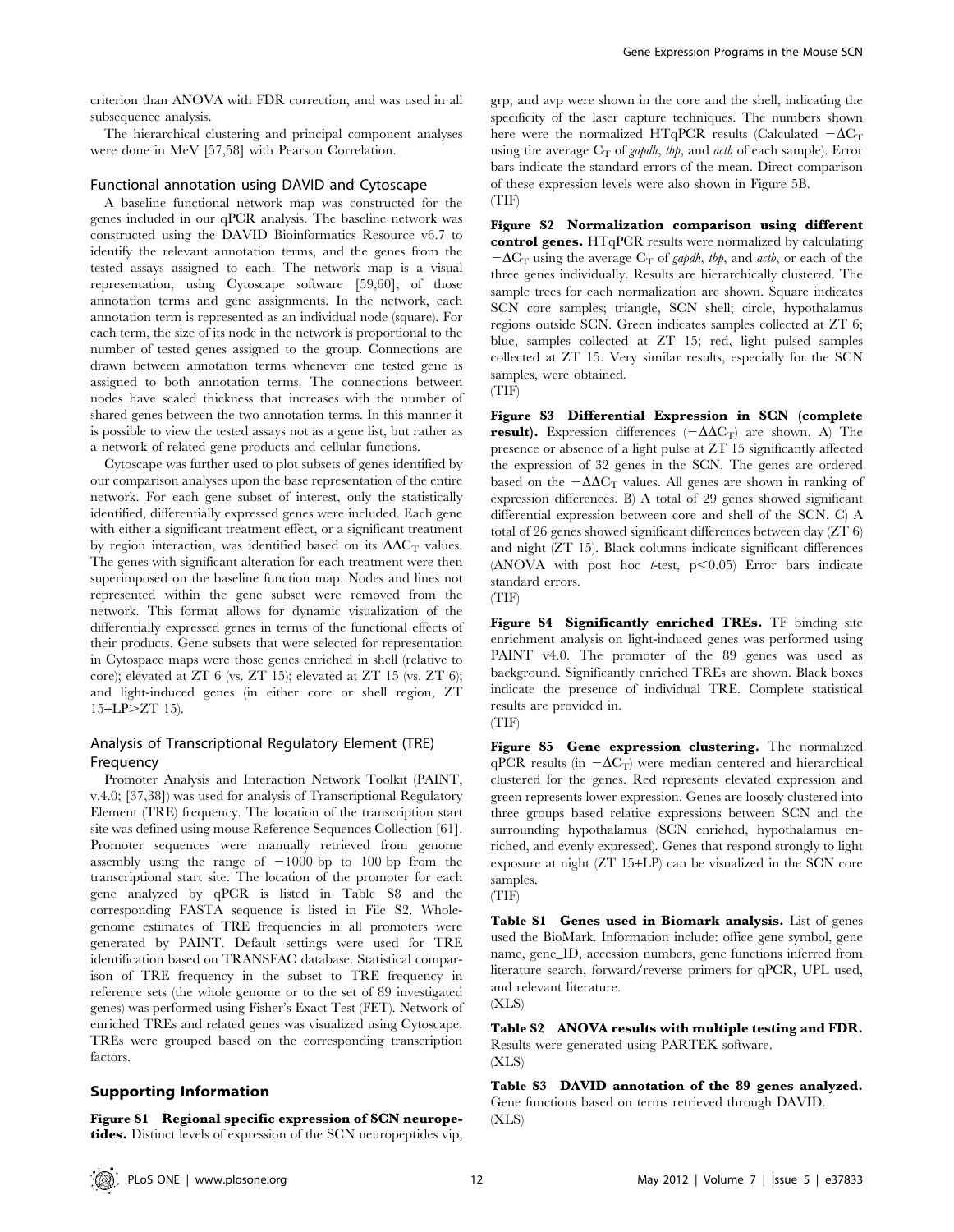Table S4 List of identified TREs and results of enrichment analysis. TRE names and consensus sequences are listed. Three sets of Fisher Exact Test results are shown. 1) TREs in all 89 analyzed genes, using entire mouse genome as background. 2) TREs in the light-induced genes, using entire mouse genome as background. 3) TREs in the light-induced gene set, using the promoters of the 89 genes as background. Significant scores  $(p<0.05)$  are highlighted in bold. Empty spot indicate a particular TRE is not present in the light-induced genes. (XLS)

Table S5 TRE family enrichment analysis of lightinduced genes. TRE families with same transcription factor were grouped. FET test was performed using the 89 genes as background.

(DOC)

Table S6 Lists of significantly regulated genes for DAVID mapping. Note: Although CRE family of TREs is significantly enriched, each CRE by itself is not. Therefore, none of the CRE site is shown here. (XLS)

Table S7 Normalized qPCR data and Standard error **analysis.** Raw data from BioMark were normalized  $(-\Delta \Delta C_T)$ . Average and SEM of each animal group are also shown. (XLS)

Table S8 Location of the Promoter Sequences used for PAINT. Location of the promoters were defining using

## References

- 1. Araki R, Nakahara M, Fukumura R, Takahashi H, Mori K, et al. (2006) Identification of genes that express in response to light exposure and express rhythmically in a circadian manner in the mouse suprachiasmatic nucleus. Brain Res 1098: 9–18.
- 2. Porterfield VM, Piontkivska H, Mintz EM (2007) Identification of novel lightinduced genes in the suprachiasmatic nucleus. BMC Neurosci 8: 98.
- 3. Hastings MH, Maywood ES, Reddy AB (2008) Two decades of circadian time. J Neuroendocrinol 20: 812–819.
- 4. Johnson CH (1999) Forty years of PRCs–what have we learned? Chronobiol Int 16: 711–743.
- 5. Panda S, Hogenesch JB (2004) It's all in the timing: many clocks, many outputs. J Biol Rhythms 19: 374–387.
- 6. Porterfield VM, Mintz EM (2009) Temporal patterns of light-induced immediate-early gene expression in the suprachiasmatic nucleus. Neurosci Lett 463: 70–73.
- 7. Ukai H, Ueda HR (2010) Systems biology of mammalian circadian clocks. Annu Rev Physiol 72: 579–603.
- 8. Kornhauser JM, Mayo KE, Takahashi JS (1996) Light, immediate-early genes, and circadian rhythms. Behav Genet 26: 221–240.
- 9. Albrecht U, Sun ZS, Eichele G, Lee CC (1997) A differential response of two putative mammalian circadian regulators, mPer1 and mPer2, to light. Cell 91: 1055–1064.
- 10. Shearman LP, Zylka MJ, Weaver DR, Kolakowski Jr. LF, Reppert SM (1997) Two Period homologs: circadian expression and photic regulation in the suprachiasmatic nuclei. Neuron 19: 1261-1269.
- 11. Shigeyoshi Y, Taguchi K, Yamamoto S, Takekida S, Yan L, et al. (1997) Lightinduced resetting of a mammalian circadian clock is associated with rapid induction of the mPer1 transcript. Cell 91: 1043–1053.
- 12. Hogenesch JB, Ueda HR (2011) Understanding systems-level properties: timely stories from the study of clocks. Nat Rev Genet 12: 407–416.
- 13. Lowrey PL, Takahashi JS (2011) Genetics of circadian rhythms in Mammalian model organisms. Adv Genet 74: 175–230.
- 14. Schroder S, Herzog ED, Kiss IZ (2012) Transcription-based oscillator model for light-induced splitting as antiphase circadian gene expression in the suprachiasmatic nuclei. J Biol Rhythms 27: 79–90.
- 15. To TL, Henson MA, Herzog ED, Doyle FJ, 3rd (2007) A molecular model for intercellular synchronization in the mammalian circadian clock. Biophys J 92: 3792–3803.
- 16. Antle MC, Silver R (2005) Orchestrating time: arrangements of the brain circadian clock. Trends Neurosci 28: 145–151.
- 17. Morin LP (2007) SCN organization reconsidered. J Biol Rhythms 22: 3–13.
- 18. Yan L, Karatsoreos I, Lesauter J, Welsh DK, Kay S, et al. (2007) Exploring patiotemporal organization of SCN circuits. Cold Spring Harb Symp Quant  $\overrightarrow{B}$ iol 79: 597–541.

transcription start site of the RefSeq for each gene. The location information (listed in File S1) was then used to retrieve corresponding genomic sequences for PAINT analysis. (XLS)

File S1 Identified TREs. TREs were identified using the MATCH software which is built in the PAINT tool with the Transfac database. The names of the TREs and corresponding transcription factors are listed. Sequences are arranged so position 1000 is the transcription start site. Position 0 is 1000 bp upstream and position 1100 is 100 bp of the transcript. +refer to direction of the transcription-refer to the direction opposite of the transcription.

(TXT)

File S2 Promoter Sequences. Promoters defined as the regions between 1000 bp upstream of transcription start site to 100 bp of the transcript. The transcription start sites were determined using RefSeq sequences. The sequences are in FASTA format.

(TXT)

#### Author Contributions

Conceived and designed the experiments: HZ DW JSS. Performed the experiments: HZ RR. Analyzed the data: HZ RV GEG. Contributed reagents/materials/analysis tools: RV. Wrote the paper: HZ DW JSS.

- 19. Bryant DN, LeSauter J, Silver R, Romero MT (2000) Retinal innervation of calbindin-D28K cells in the hamster suprachiasmatic nucleus: ultrastructural characterization. J Biol Rhythms 15: 103–111.
- 20. Ibata Y, Takahashi Y, Okamura H, Kawakami F, Terubayashi H, et al. (1989) Vasoactive intestinal peptide (VIP)-like immunoreactive neurons located in the rat suprachiasmatic nucleus receive a direct retinal projection. Neurosci Lett 97: 1–5.
- 21. Tanaka M, Hayashi S, Tamada Y, Ikeda T, Hisa Y, et al. (1997) Direct retinal projections to GRP neurons in the suprachiasmatic nucleus of the rat. Neuroreport 8: 2187–2191.
- 22. Karatsoreos IN, Yan L, LeSauter J, Silver R (2004) Phenotype matters: identification of light-responsive cells in the mouse suprachiasmatic nucleus. J Neurosci 24: 68–75.
- 23. Yan L, Silver R (2002) Differential induction and localization of mPer1 and mPer2 during advancing and delaying phase shifts. Eur J Neurosci 16: 1531–1540.
- 24. Yan L, Silver R (2004) Resetting the brain clock: time course and localization of mPER1 and mPER2 protein expression in suprachiasmatic nuclei during phase shifts. Eur J Neurosci 19: 1105–1109.
- 25. Reppert SM, Weaver DR (2002) Coordination of circadian timing in mammals. Nature 418: 935–941.
- 26. Welsh DK, Takahashi JS, Kay SA (2010) Suprachiasmatic nucleus: cell autonomy and network properties. Annu Rev Physiol 72: 551–577.
- 27. Aronin N, Sagar SM, Sharp FR, Schwartz WJ (1990) Light regulates expression of a Fos-related protein in rat suprachiasmatic nuclei. Proc Natl Acad Sci U S A 87: 5959–5962.
- 28. Earnest DJ, Iadarola M, Yeh HH, Olschowka JA (1990) Photic regulation of  $c$ -fos expression in neural components governing the entrainment of circadian rhythms. Exp Neurol 109: 353–361.
- 29. Kornhauser JM, Nelson DE, Mayo KE, Takahashi JS (1990) Photic and circadian regulation of c-fos gene expression in the hamster suprachiasmatic nucleus. Neuron 5: 127–134.
- 30. Rusak B, Robertson HA, Wisden W, Hunt SP (1990) Light pulses that shift rhythms induce gene expression in the suprachiasmatic nucleus. Science 248: 1237–1240.
- 31. Morin LP, Shivers KY, Blanchard JH, Muscat L (2006) Complex organization of mouse and rat suprachiasmatic nucleus. Neuroscience 137: 1285–1297.
- 32. Antle MC, Foley NC, Foley DK, Silver R (2007) Gates and oscillators II: Zeitgebers and the network model of the brain clock. J Biol Rhythms 22: 14–25.
- 33. Welsh DK (2007) Gate cells see the light. J Biol Rhythms 22: 26–28.
- 34. Uhl GR, Reppert SM (1986) Suprachiasmatic nucleus vasopressin messenger RNA: circadian variation in normal and Brattleboro rats. Science 232: 390–393.
- 35. Huang da W, Sherman BT, Lempicki RA (2009) Systematic and integrative analysis of large gene lists using DAVID bioinformatics resources. Nat Protoc 4: 44–57.